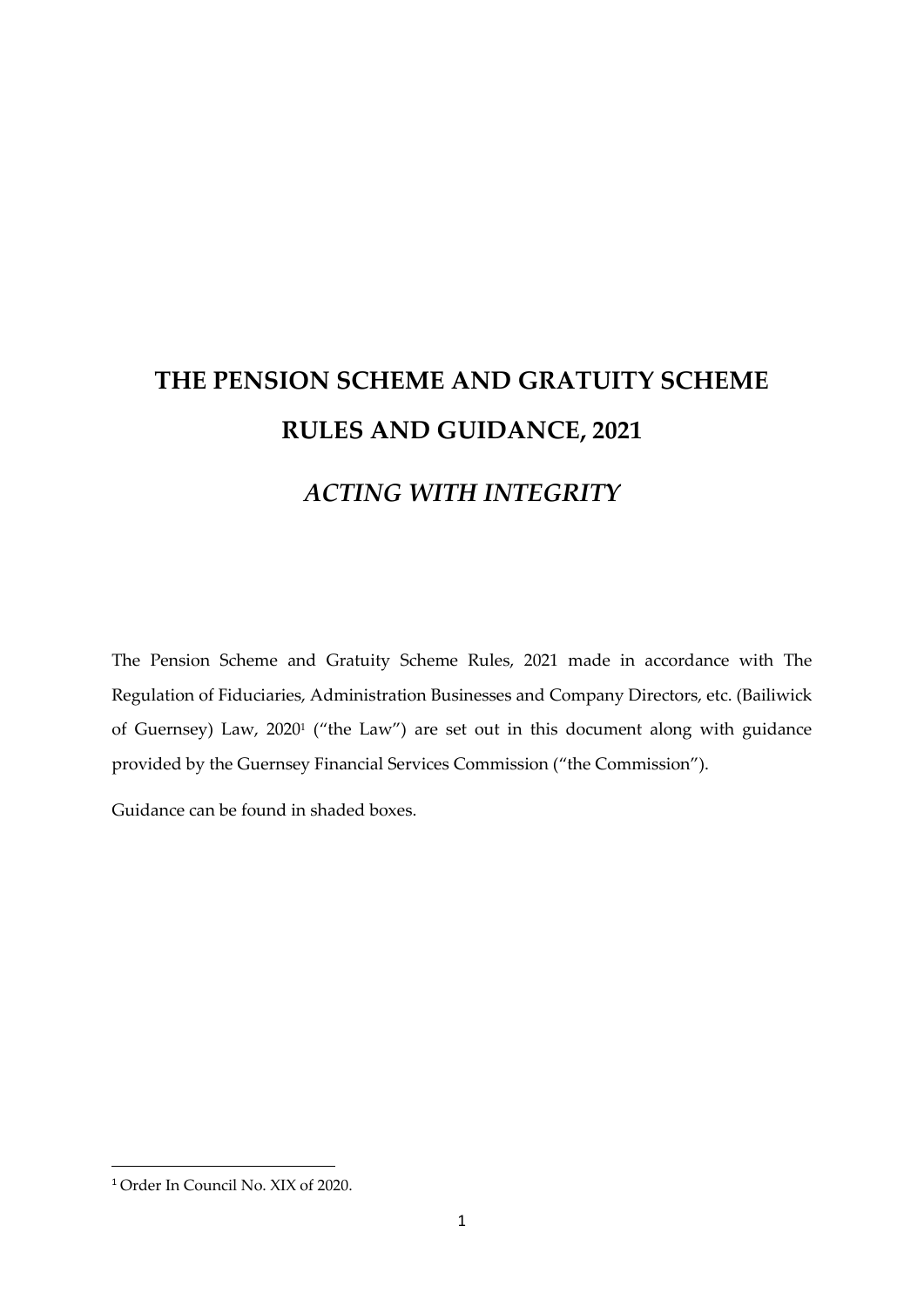## Contents

|  | 1.1  |                                                             |  |
|--|------|-------------------------------------------------------------|--|
|  |      |                                                             |  |
|  | 2.1  |                                                             |  |
|  | 2.2  |                                                             |  |
|  | 2.3  |                                                             |  |
|  | 2.4  |                                                             |  |
|  | 2.5  |                                                             |  |
|  | 2.6  |                                                             |  |
|  | 2.7  |                                                             |  |
|  | 2.8  |                                                             |  |
|  | 2.9  |                                                             |  |
|  | 2.10 |                                                             |  |
|  | 2.11 |                                                             |  |
|  | 2.12 |                                                             |  |
|  | 2.13 |                                                             |  |
|  | 2.14 |                                                             |  |
|  |      |                                                             |  |
|  | 3.1  |                                                             |  |
|  |      | PART 4 - SAVINGS, REVOCATIONS, CITATION AND COMMENCEMENT 45 |  |
|  | 4.1  |                                                             |  |
|  | 4.2  |                                                             |  |
|  | 4.3  |                                                             |  |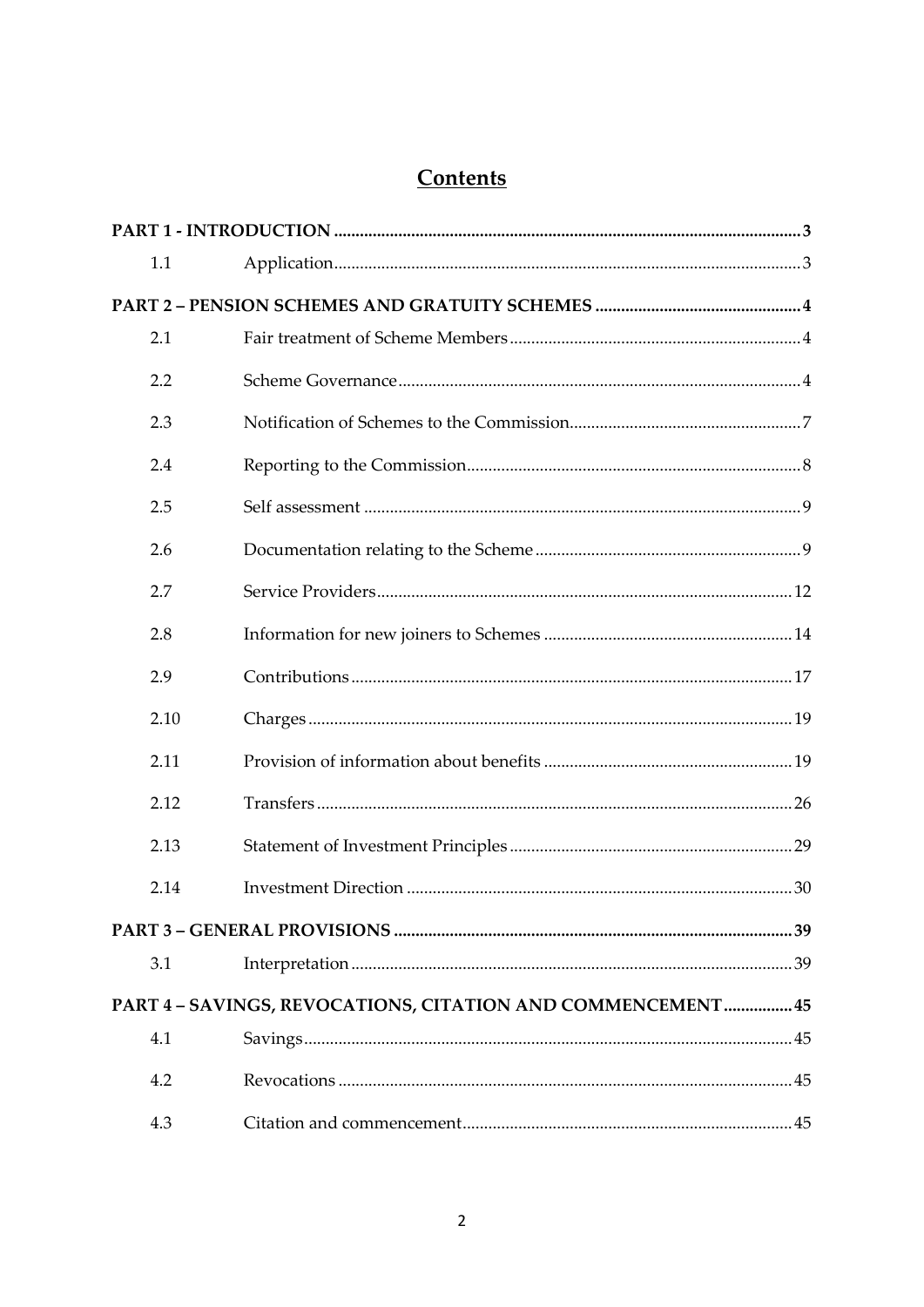## **PART 1 - INTRODUCTION**

## <span id="page-2-1"></span><span id="page-2-0"></span>**1.1 Application**

- (1) The formation, management, or administration of pension schemes or gratuity schemes ("Schemes") and the provision of advice in relation to their formation, management, or administration is a regulated activity in accordance with section  $2(1)(e)$  of the Law.
- (2) Except where otherwise provided, the Rules shall apply to all licensees and in respect of all Schemes formed, managed, or administered by them*.*
- (3) The Commission may in its absolute discretion, by written notice to a licensee, exclude or modify the application of any provision of these Rules.

## **Guidance Note:**

This document take a two-level approach –

- the Rules set out the standards to be met by the licensed fiduciary; and
- guidance notes present suggested ways of showing compliance with the Rules.

Licensed fiduciaries may adopt alternative measures to those set out in the guidance so long as it is possible to demonstrate that such measures achieve compliance.

The text contained in shaded boxes contains guidance from the Commission and does not form part of the Rules.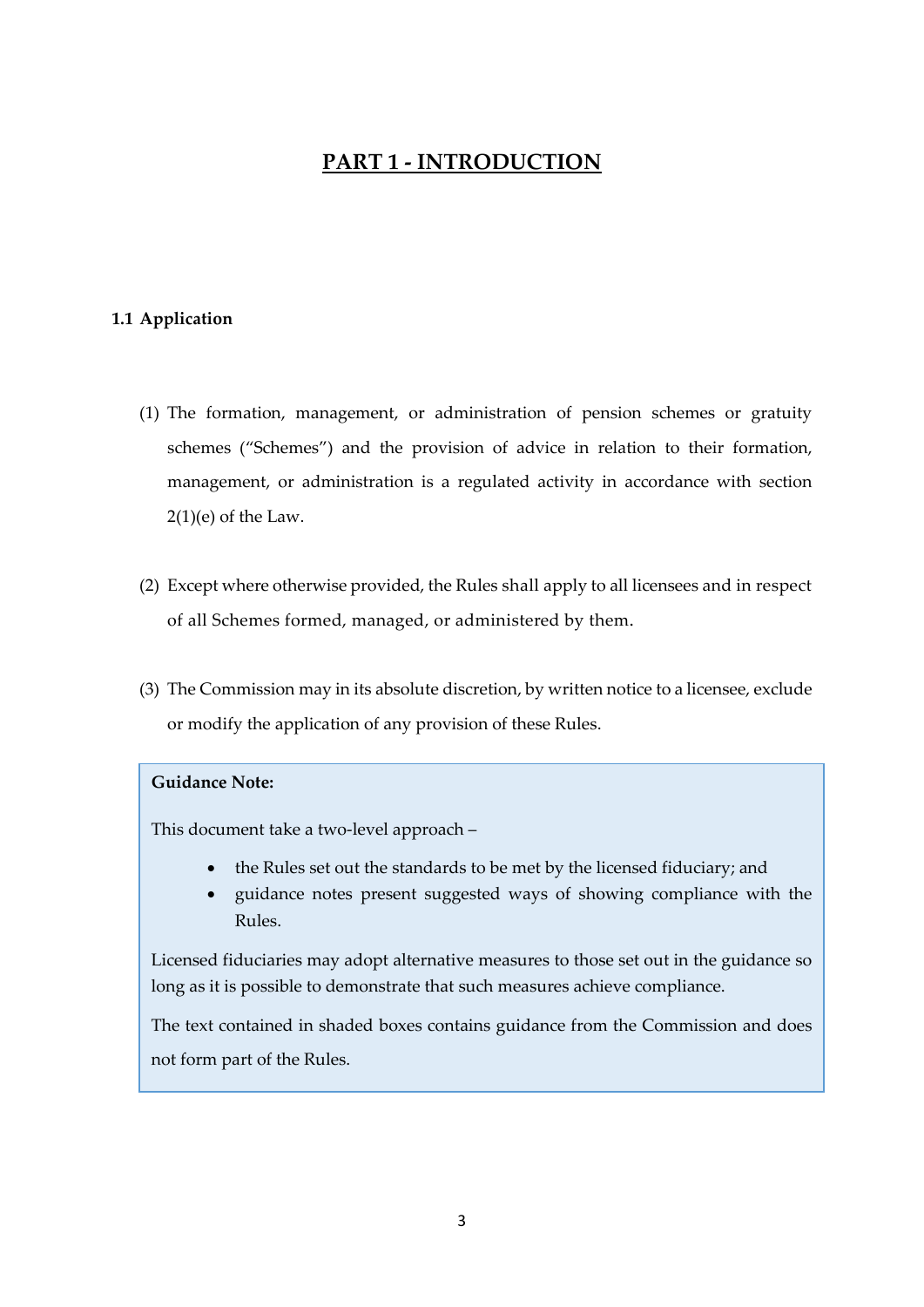## <span id="page-3-0"></span>**PART 2 – PENSION SCHEMES AND GRATUITY SCHEMES**

## <span id="page-3-1"></span>**2.1 Fair treatment of Scheme Members**

(1) Licensees must pay due regard to the interests of Scheme Members and beneficiaries and treat them fairly.

## <span id="page-3-2"></span>**2.2 Scheme Governance**

(1) Every Scheme must have governance arrangements in place, appropriate to the objectives of the Scheme, to ensure adherence to the terms of the Scheme and to protect the interests of the Scheme Members.

## **2.2.1 Governance Procedures**

- (1) The licensee must ensure that the persons responsible for the governance of a Scheme are clearly identified.
- (2) The licensee must ensure that it has appropriate internal controls in relation to each Scheme.
- (3) Subject to rule 2.7 the licensee, when acting as trustee, must undertake appropriate monitoring and oversight of any person it appoints to provide governance for each Scheme.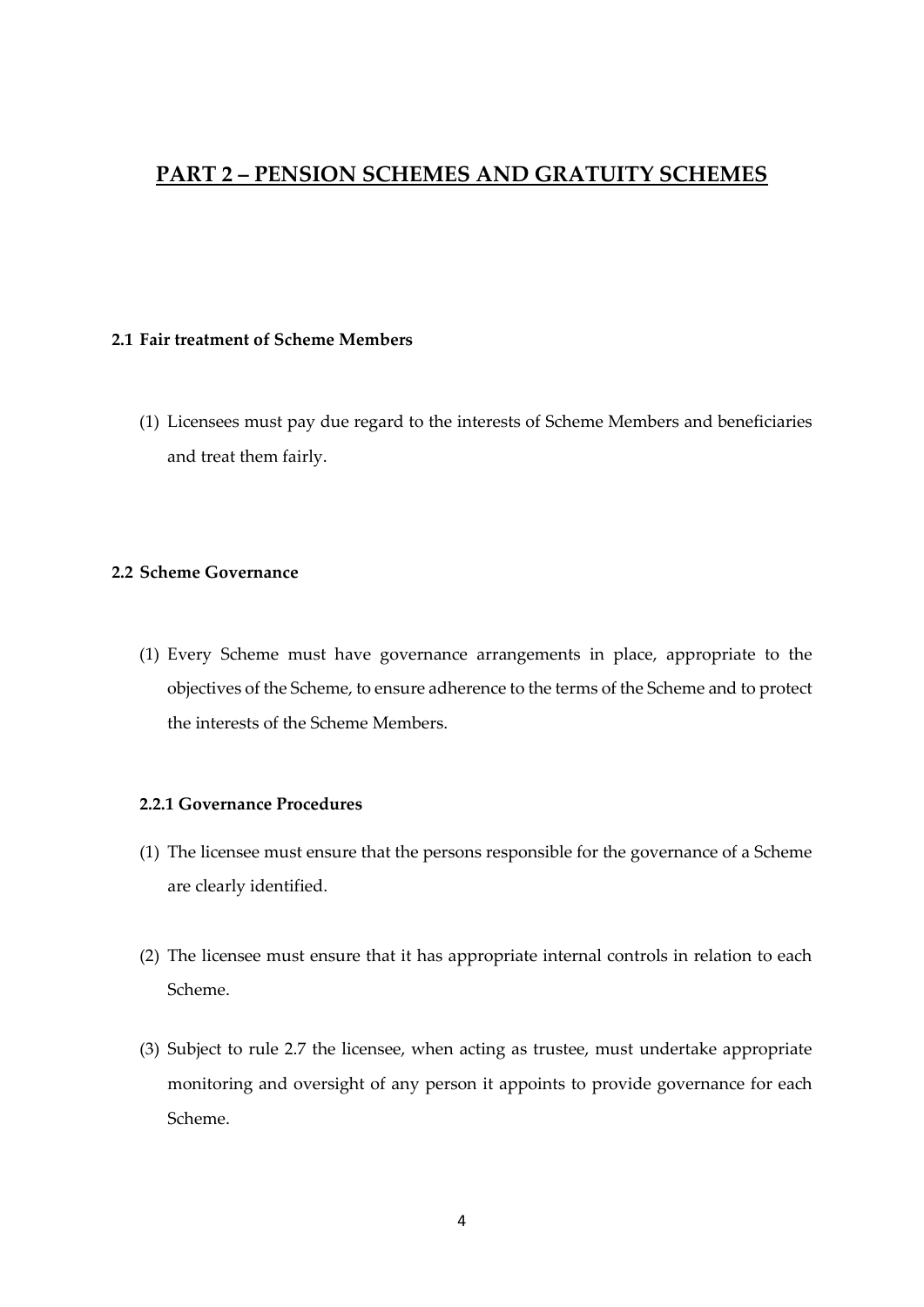Good Governance of Schemes should enable the licensee, where appropriate, to oversee:

- safe keeping of assets;
- the making of timely and accurate notifications to the Commission;
- timely and accurate reporting to the Commission;
- administration;
- appropriate record keeping;
- funding in relation to defined benefit schemes;
- payment of contributions;
- ongoing investment of assets;
- communication with members.

Where, in relation to each Scheme, the licensee is satisfied that its own policies, procedures, and controls are sufficient to provide oversight and ensure good governance a Governance Committee is not required.

Where a Scheme's size, complexity, and the number of Scheme Members is such that the Scheme might benefit from a Governance Committee, the licensee should consider such an appointment.

Where a Governance Committee is appointed it should –

- (a) provide oversight of the
	- (i) formation;
	- (ii) management;
	- (iii)administration; and
	- (iv)internal controls of the Scheme.

A Governance Committee should report significant concerns to the licensee, with regards to any of the processes above, as soon as is reasonably practicable.

A Governance Committee should report to the Commission, licensee, administrator, or employer, as appropriate, where major and significant risks arise which have not been communicated to the Scheme Members.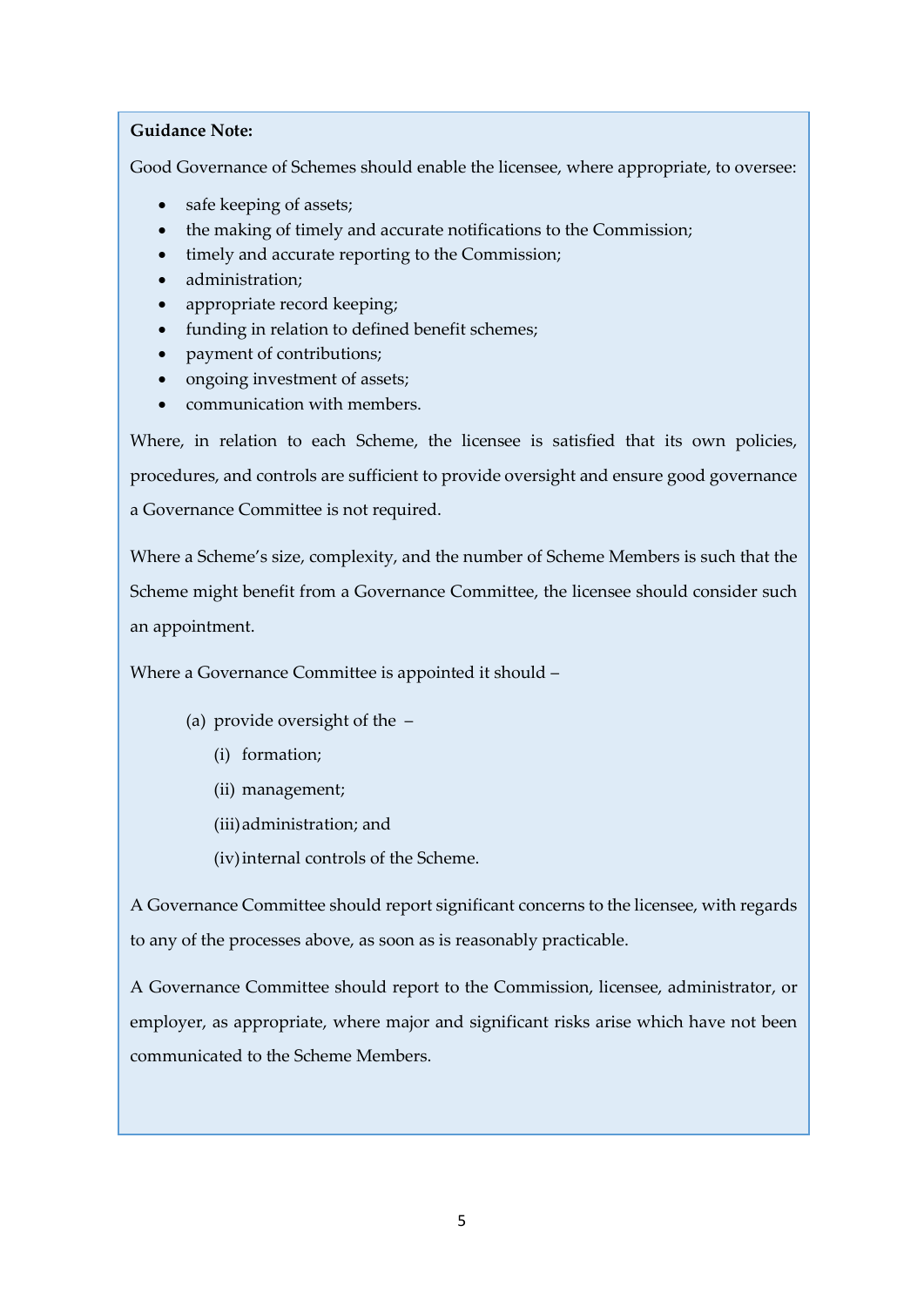#### **2.2.2 Governing Documentation**

- (1) Subject to (3), the licensee, when acting as trustee, must ensure that the Scheme is established and is, at all times, constituted by the "Governing Documentation". The Governing Documentation –
	- (a) may include supplementary or ancillary instruments; and
	- (b) must set out, in detail
		- (i) the terms of the Scheme;
		- (ii) the obligations and powers of the licensee or any other person responsible for the governance of the Scheme; and
		- (iii) the benefits provided for Scheme Members including -
			- (aa) their nature;
			- (bb) method of calculation; and
			- (cc) the circumstances in which they are paid.
- (2) Subject to (3), the licensee, when acting as administrator, must retain copies of the documentation necessary to fulfil its contracted functions. It must be satisfied that the Scheme is established and is, at all times, constituted by the Governing Documentation.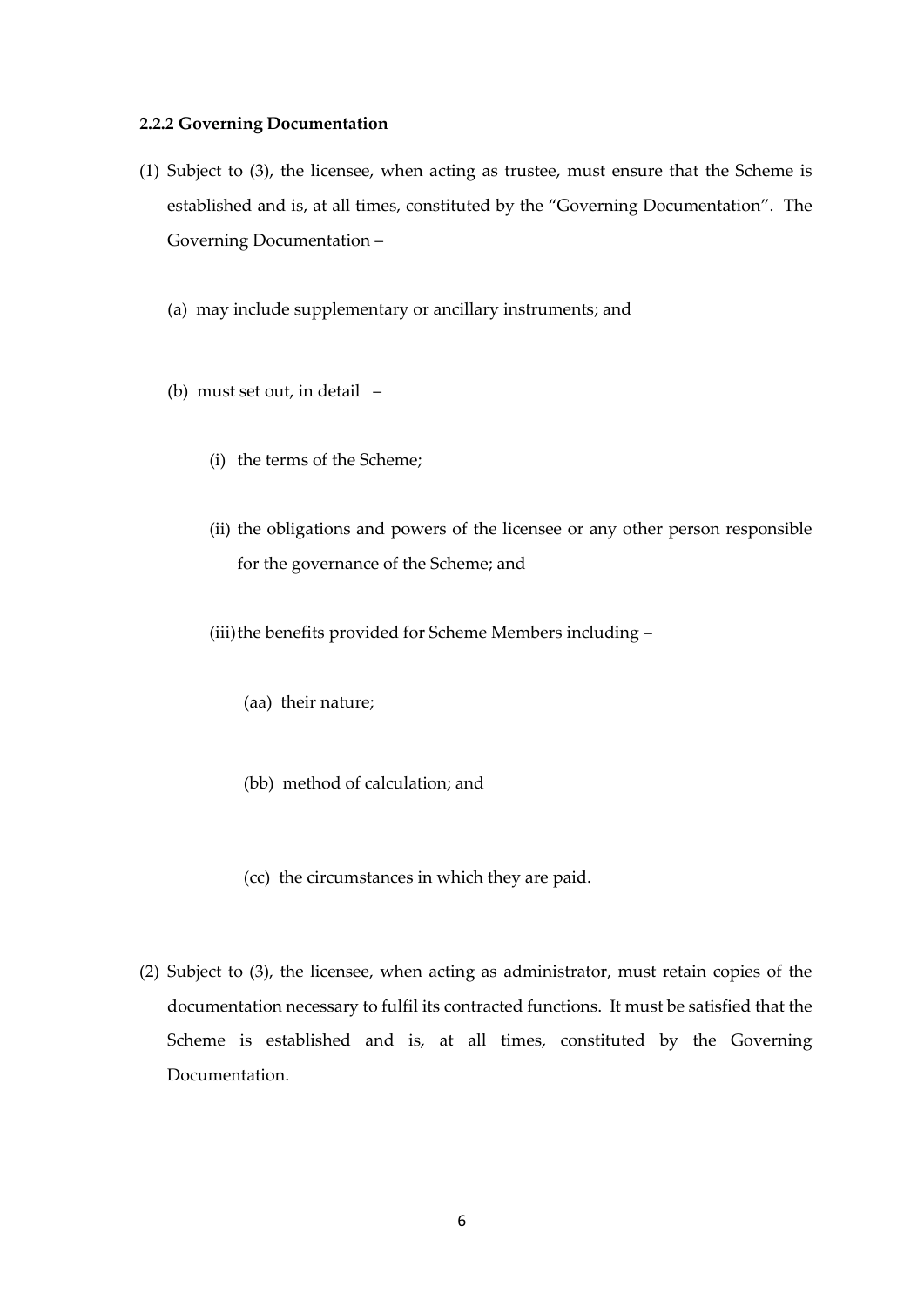- (3) Where a Scheme is established by an interim instrument, on terms that it is to adopt either full or definitive Governing Documentation at a future date, the requirement, under (1), shall apply from that date.
- (4) A licensee must ensure that any interim instrument, referred to in (3), or any other documentation to which the interim instrument refers, contains sufficient detail to enable the Scheme Members to ascertain the nature of the benefits and when they will become payable.

Where, as described in rule 2.2.2(3), a Scheme is established by an interim instrument the licensee, when acting as trustee, should take steps to ensure that full or definitive Governing Documentation is adopted as soon as is reasonably possible.

## <span id="page-6-0"></span>**2.3 Notification of Schemes to the Commission**

- (1) Within two months of
	- (a) establishment or approval of a Scheme, whichever is later; or
	- (b) completion of the transfer of a Scheme from a person not licensed by the Commission,

the licensee must provide notification, to the Commission, in such form as the Commission may from time to time specify.

(2) Within two months of the completion of the transfer of a Scheme to another licensee, the retiring licensee must provide notification, to the Commission, in such form as the Commission may from time to time specify.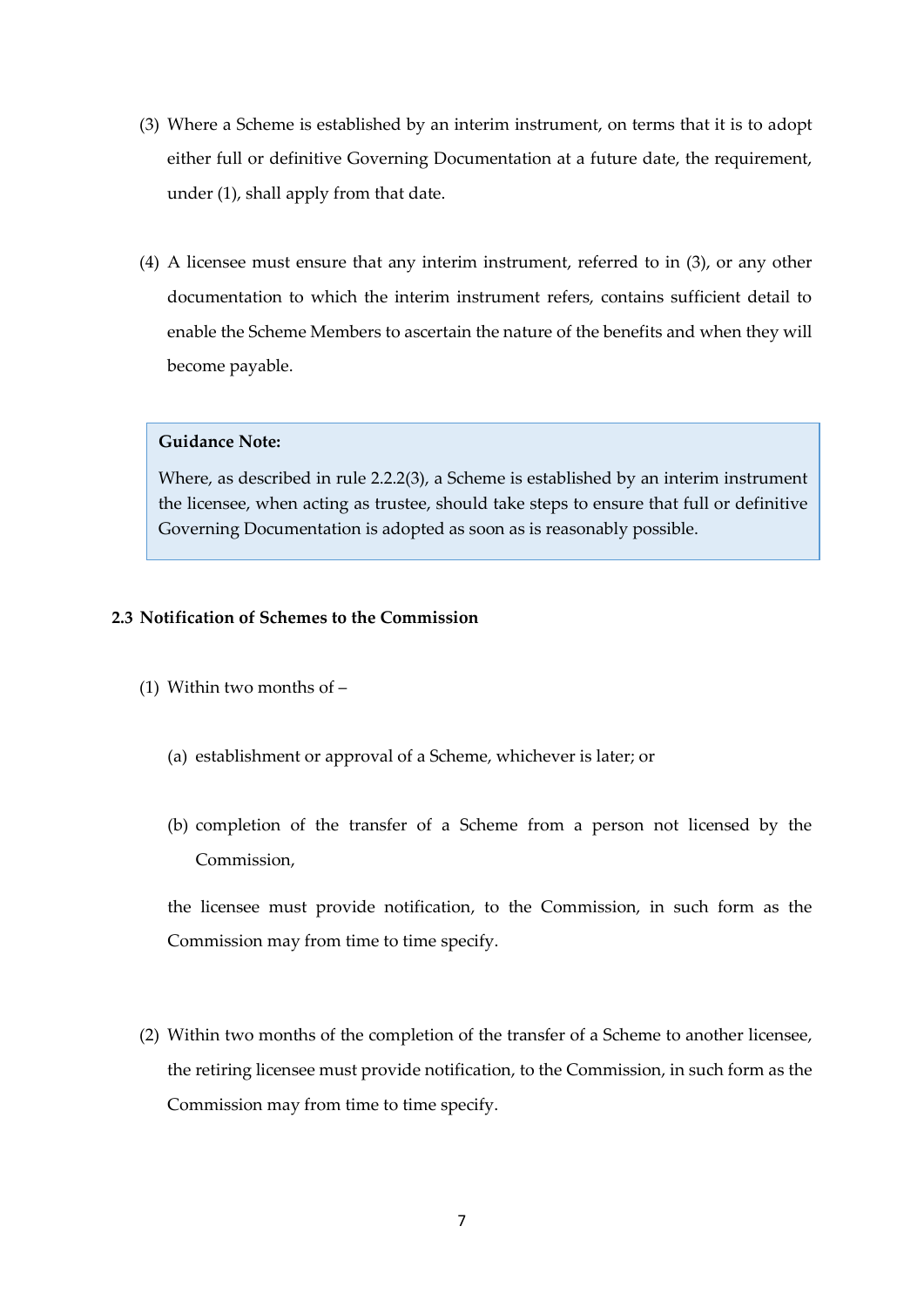- (3) Within two months of the completion of the termination of a Scheme, or of the transfer of the Scheme to a person not licensed by the Commission, the licensee must provide notification, to the Commission, in such form as the Commission may from time to time specify.
- (4) Where more than one licensee undertakes regulated activity for the same Scheme one licensee, with the agreement of the other relevant licensees, may give written notice to the Commission that it shall be the licensee for the purposes of this rule.

## <span id="page-7-0"></span>**2.4 Reporting to the Commission**

- (1) The licensee, in relation to each Scheme, must submit to the Commission
	- (a) notification of any material changes to the information previously provided to the Commission, under rule 2.3, as soon as is reasonably practicable;
	- (b) an annual return, within six months of the Scheme Year End; and
	- (c) an annual statistical return as at 30 June, within two months of this date (the "**reporting date**"),

in such form and manner as is specified by the Commission.

(2) Where more than one licensee undertakes regulated activity for the same Scheme one licensee, with the agreement of the other relevant licensees, may give written notice, to the Commission, that it shall be the licensee for the purpose of this rule.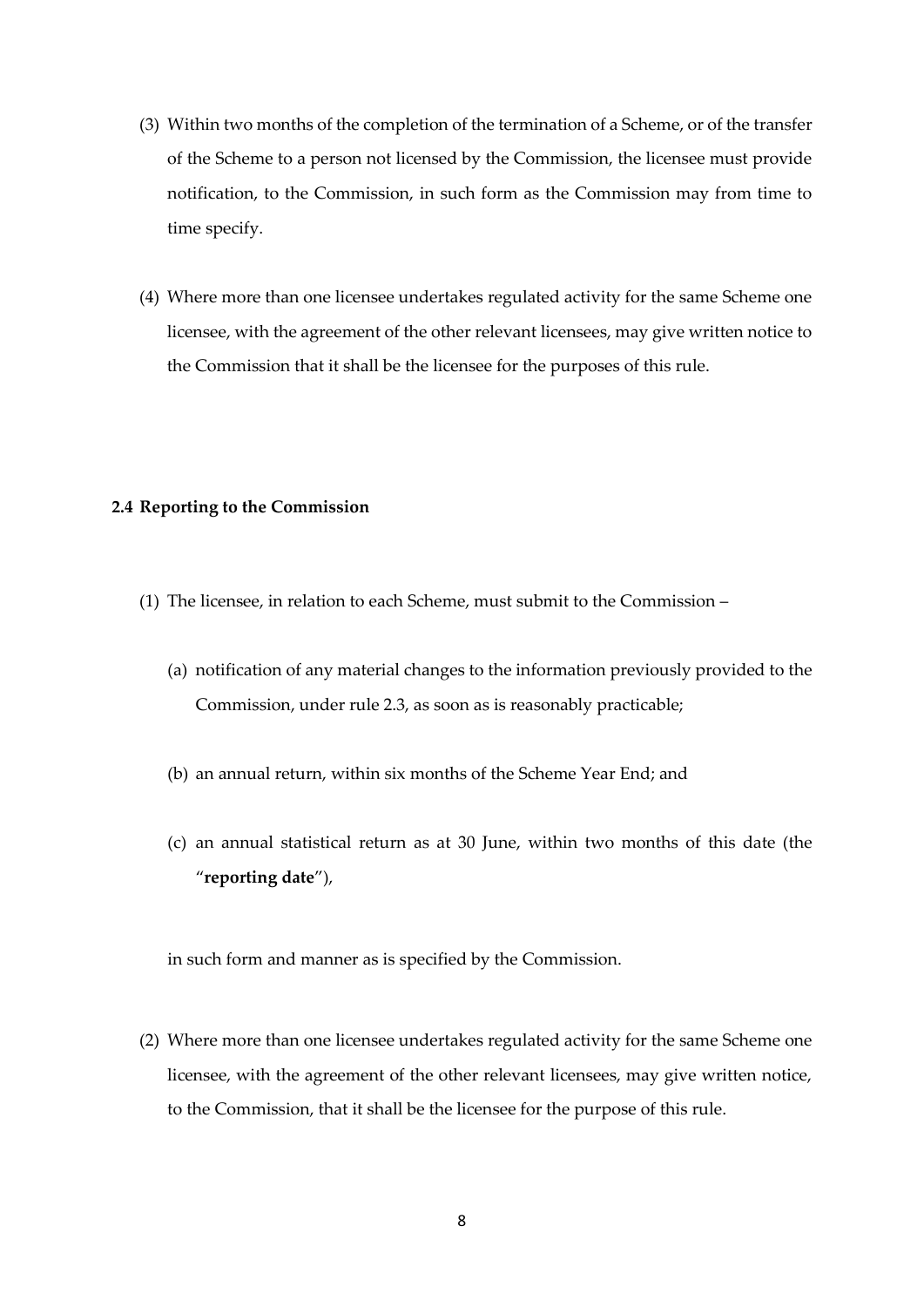## <span id="page-8-0"></span>**2.5 Self assessment**

- (1) The licensee should regularly ensure its compliance against these Rules.
- (2) The licensee should perform an assessment of the effectiveness of its policies, procedures, and controls, at least annually and on a more frequent basis if appropriate, to ensure that it is fully compliant in respect of its obligations under these Rules.

## **Guidance Note:**

The frequency of a periodic self-assessment should take into account the size, nature, and complexity of the business; including risks identified in any risk assessment in respect of the type of Schemes for which it is acting as Pension Service Provider.

The periodic self-assessment might, for example, form part of testing carried out under a compliance monitoring programme; or be as a result of a trigger event such as a number of breaches of the Rules or of the Scheme's Governing Documentation.

## <span id="page-8-1"></span>**2.6 Documentation relating to the Scheme**

- (1) A licensee must ensure that adequate records, relating to each Scheme in respect of which they undertake regulated activities, are kept and preserved. These records must include, but are not limited to -
	- (a) the current and any previous Governing Documentation for the Scheme, including any amendments and ancillary or supplemental documentation;
	- (b) any interim documents in accordance with rule 2.2.2(3);
	- (c) records of any meetings relating to the Scheme;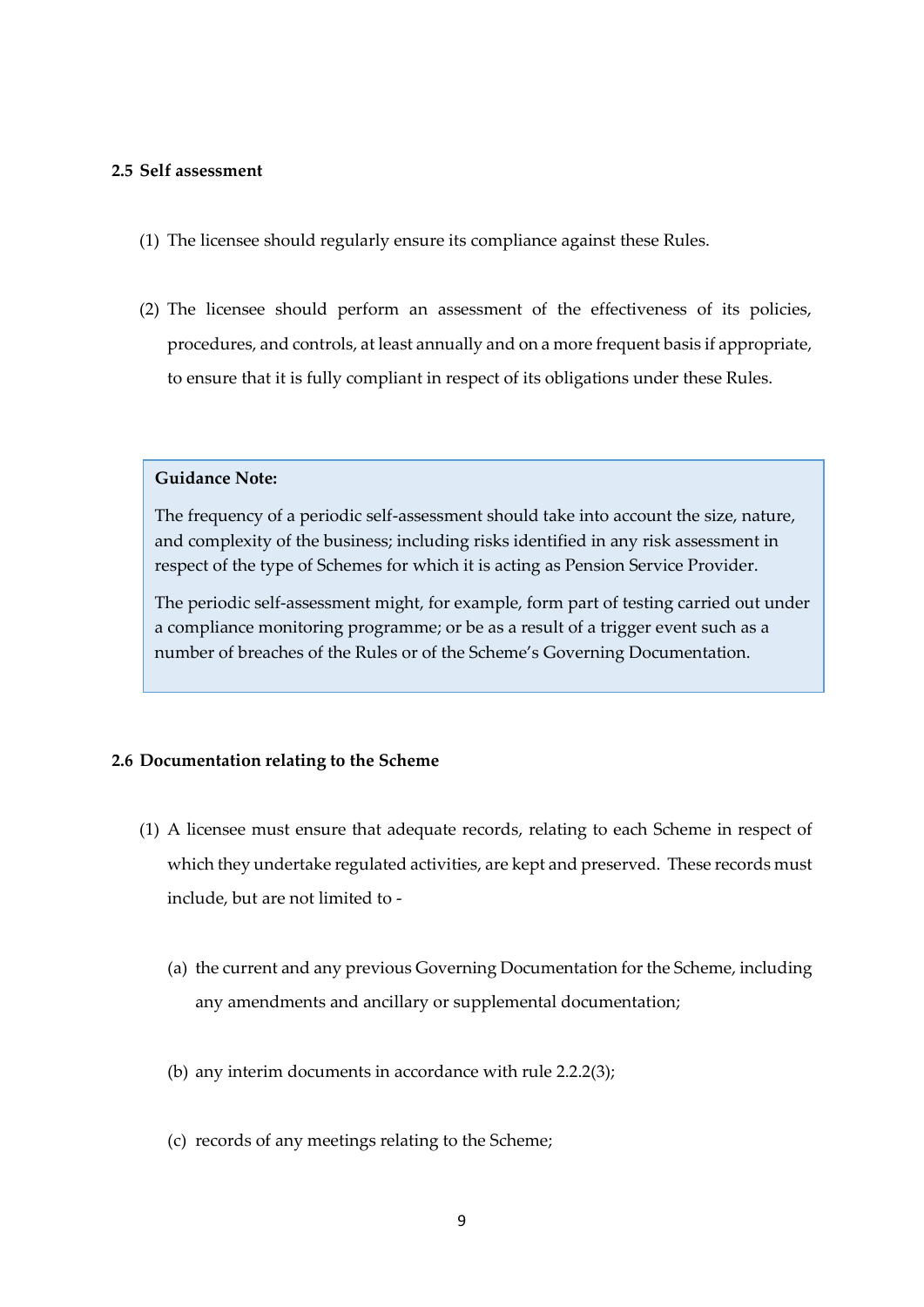- (d) financial statements relating to the Scheme and, in the context of a Scheme operated on a defined contribution basis, these should identify the assets referable to each Scheme Member;
- (e) when acting as trustee of a Scheme operated on a defined benefit basis, actuarial valuations which must be prepared at least every three years;
- (f) the latest statements of investment principles, prepared in accordance with rule 2.13;
- (g) any Contribution Schedule, prepared in accordance with rule 2.9, in relation to the Scheme;
- (h) correspondence to, or in respect of, any Scheme Member or beneficiary with either an absolute, prospective, or contingent entitlement to benefits, in relation to the Scheme;
- (i) any other information the Commission may, from time to time, specify by way of licence conditions;
- (j) where the Scheme is an occupational pension scheme, the licensee should keep an up to date record, whether directly or via a third party, of the date and terms on which an employee commenced participation in the scheme and the date on which participation ceased; and
- (k) the obligations and powers of any other person, including any Service Provider, in relation to the Scheme.
- (2) Governing Documentation and other Scheme documents must be
	- (a) maintained securely;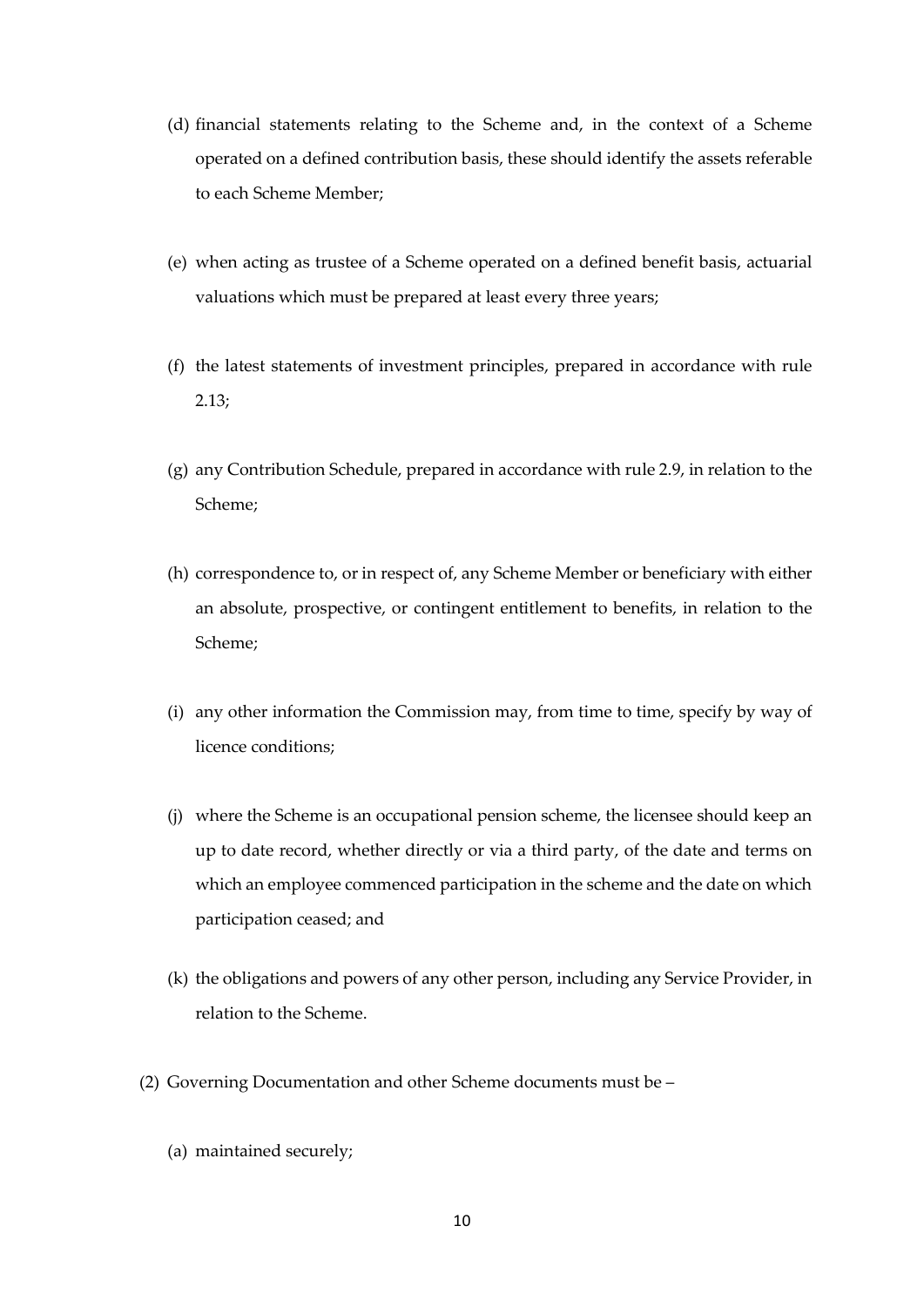- (b) readily available; and
- (c) available in English.
- (3) The licensee must, in relation to each Scheme, ensure anyone responsible for managing or administering the benefits of that Scheme are conversant with the Governing Documentation, the statements of investment principles prepared in accordance with rule 2.13, and other scheme documents and policies.
- (4) Where a Scheme Member requests sight of documentation
	- (a) the licensee must make the following documents available within a reasonable time –
		- (i) the current and previous Governing Documentation for the Scheme, including any amendments and ancillary or supplemental documentation;
		- (ii) any interim documents in accordance with rule 2.2.2(3);
		- (iii) financial statements, where appropriate, relating to the Scheme and to assets referable to the Scheme Member making the request;
		- (iv)in relation to a defined benefit basis scheme only; the latest statement of investment principles prepared in accordance with rule 2.13; and
		- (v) in relation to a defined contribution basis scheme only; the latest statement of investment principles prepared in accordance with rule 2.13 which apply to the Scheme Member making the request;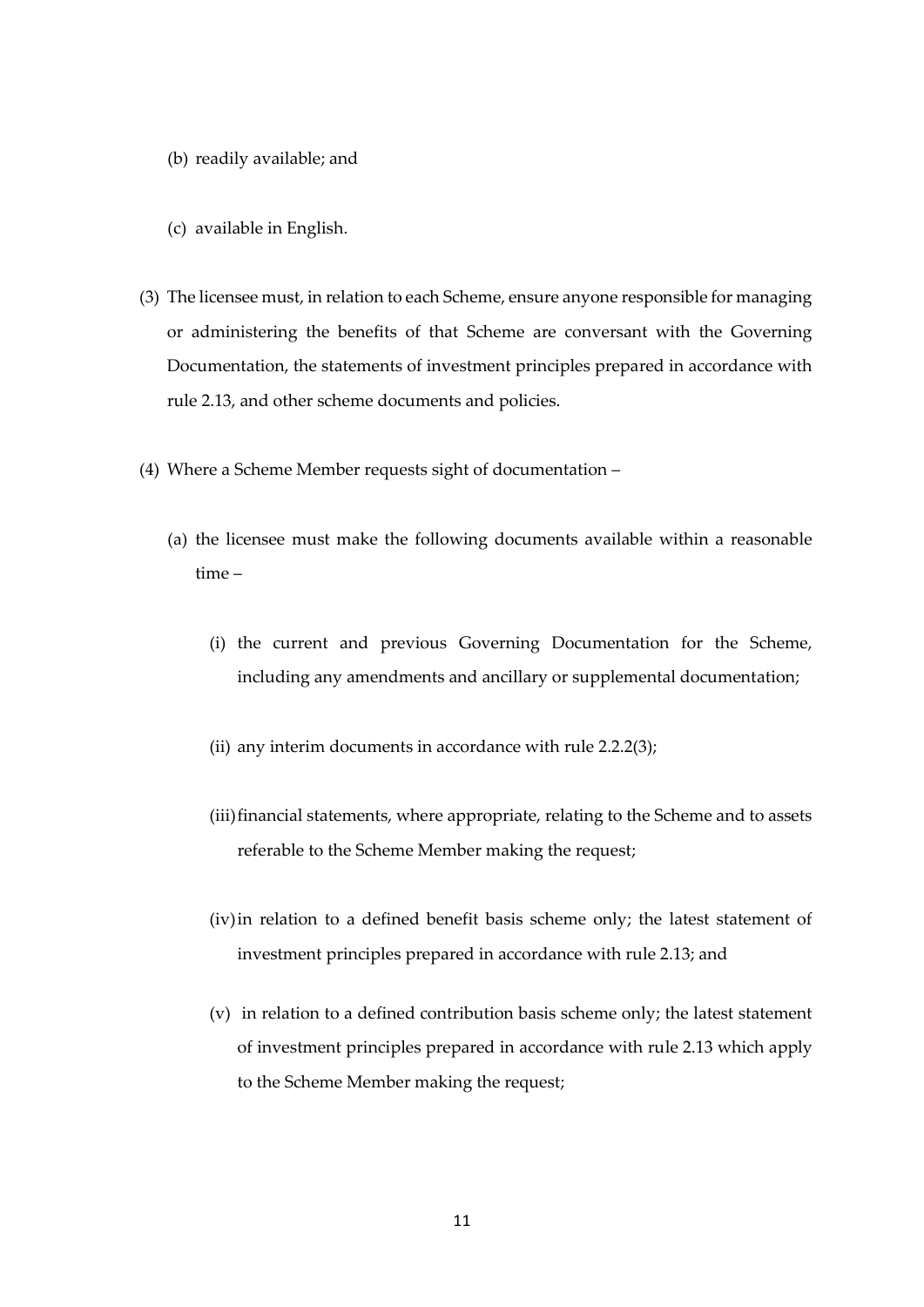- (b) And, where the documents are requested to be provided in hard copy, the licensee may require that the requestor first pays the reasonable costs associated with copying and delivery; and
- (c) any document referred to in rule 2.6(4)(a), which is only relevant to specific Scheme Members, need only be released to those Scheme Members.
- (5) Where more than one licensee undertakes regulated activity for the same Scheme one licensee, with the agreement of the other relevant licensees, may give written notice to the Commission that it shall be the licensee for the purposes of this rule.

The Commission would expect a licensee to be able to justify any restriction of the information made available to a Scheme Member.

Where information requested by a Scheme Member, under Rule 2.6(4) regarding a Scheme is deemed to be commercially sensitive the Commission would expect that a licensee consider redaction, or partial disclosure, as an alternative to rejecting the request.

## <span id="page-11-0"></span>**2.7 Service Providers**

- (1) A "Service Provider" is any external person, firm, or other entity who, in relation to any one or more of the licensee's Schemes, provides any one or more of the following services -
	- (a) administration of benefits;
	- (b) custodian of Scheme assets;
	- (c) acting as an Appropriate Financial Adviser;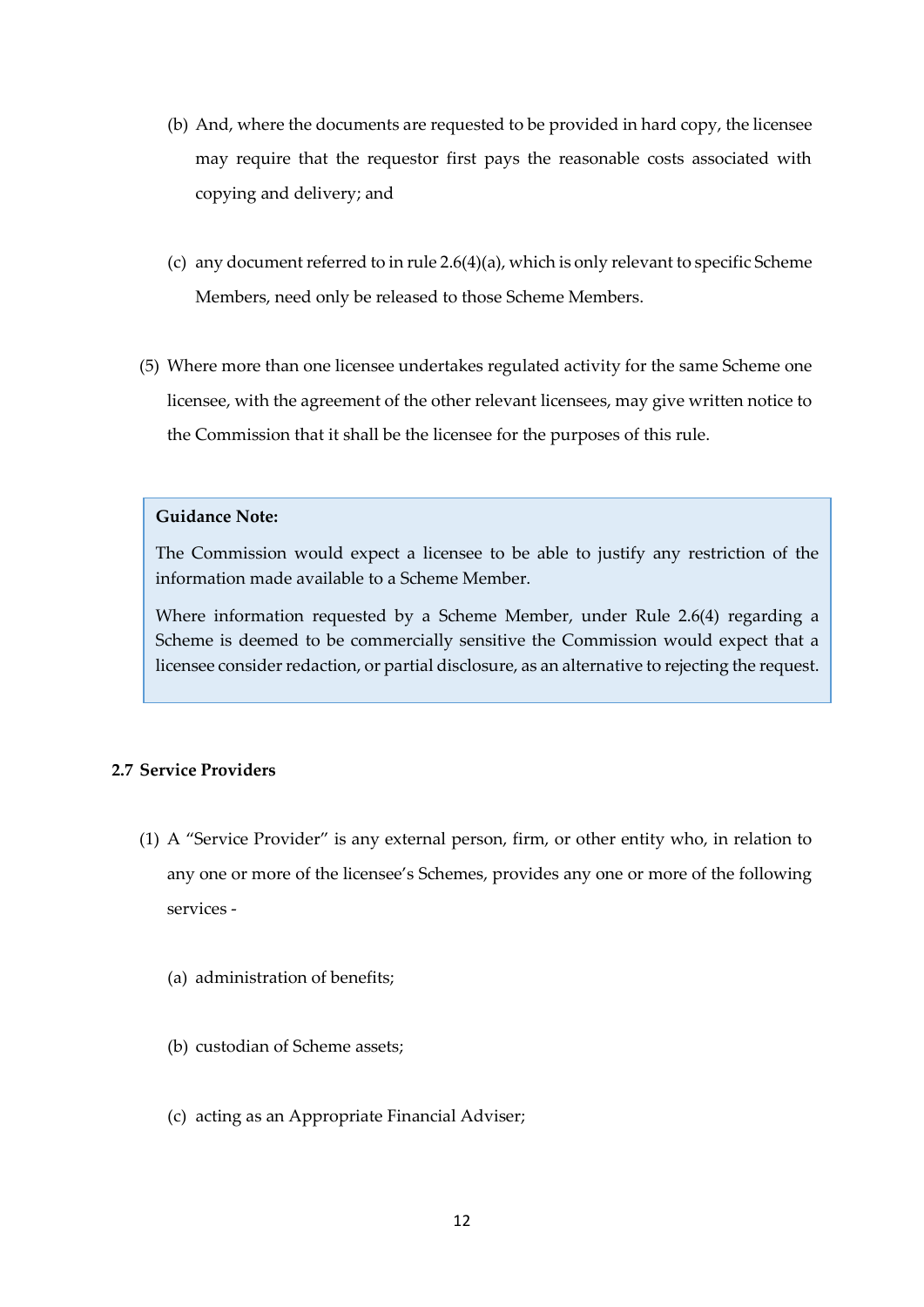- (d) actuarial; or
- (e) audit.
- (2) Where the Service Provider is appointed by the licensee, the licensee must
	- (a) keep an up to date record of any Service Providers for that Scheme, stating
		- (i) the terms under which the Service Provider is appointed;
		- (ii) whether it is regulated in respect of the services it provides; and
		- (iii)if regulated, where it is regulated;
	- (b) review the Service Provider's appointment periodically, assessing its ongoing
		- (i) suitability;
		- (ii) competence; and
		- (iii)performance;

in relation to each Scheme to which it provides services;

- (c) where the Service Provider is no longer assessed to be competent, take such steps as necessary to address the situation.
- (3) Where, under powers contained in the Governing Documentation, the Service Provider is appointed by a person, firm, or entity other than the licensee, the licensee should –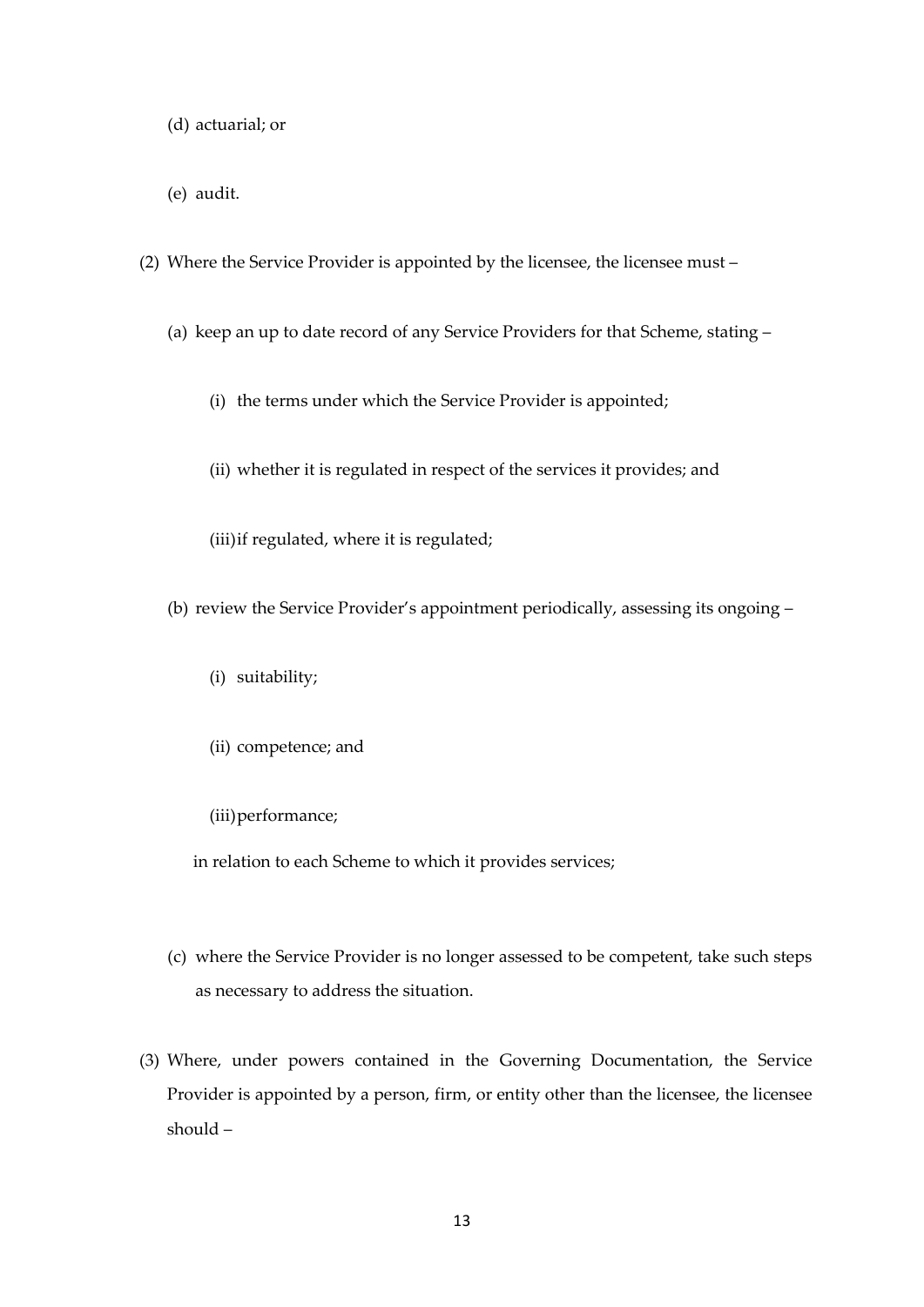- (a) seek to maintain a record, holding information about the Service Provider, which includes the date and details of their appointment;
- (b) notify the Commission when it becomes aware of the appointment of such a Service Provider but has not been provided with the information set out at (3)(a);
- (c) take all reasonable steps to ensure that the Service Provider's performance is periodically reviewed; and
- (d) notify those with power over the appointment if the licensee becomes aware that the Service Provider is no longer suitable to perform the functions they were appointed to carry out.

When assessing the suitability of a Service Provider that is not regulated the licensee should take reasonable steps to ascertain whether the Service Provider is required to be regulated to perform the functions for which it has been appointed.

## <span id="page-13-0"></span>**2.8 Information for new joiners to Schemes**

- (1) When a new Scheme Member joins a Scheme the licensee must ensure, or in the case of an occupational pension scheme request that the employer ensure, that the new joiner receives the following information –
	- (a) a summary of the key features, benefits, and provisions of the Scheme and how these relate to the Scheme Members or beneficiaries who may be entitled to them;
	- (b) an explanation of their rights and responsibilities;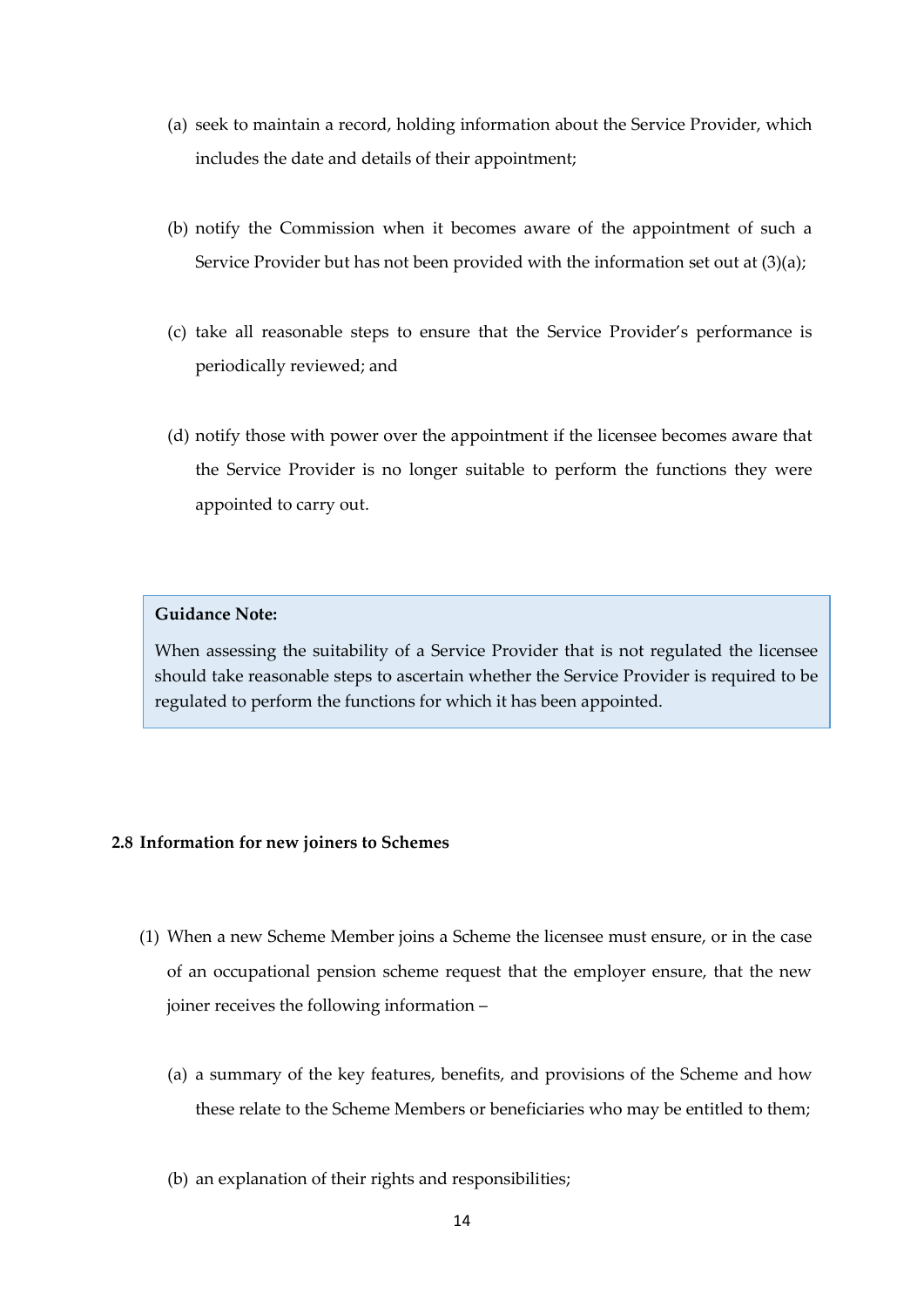- (c) an explanation of the rights and responsibilities of the licensee, any Service Provider, any other Scheme Member, or any other persons, with regards to the Scheme, which are relevant to them;
- (d) where the rights to benefits from an occupational pension scheme are subject to vesting rules, details of the requirements of these rules and their entitlements at each stage;
- (e) details of every Member Borne Charge, or anticipated Member Borne Charge, applicable to the Scheme Member including –
	- (i) details of who the charge is payable to;
	- (ii) the basis of the calculation of this charge;
	- (iii)a description of what the charges are; and
	- (iv)details of any deductions, commissions, or other inducements or incentives, that may be received by the licensee, or that the licensee is aware may be received by any Service Provider or any other Third Party, either directly or indirectly, in relation to any services that they provide to the Scheme;
- (f) details of rights to opt out, or otherwise withdraw, from the Scheme and the procedure to be followed; and
- (g) details of the licensee's procedure for resolving complaints including, where applicable, contact details for the Channel Islands Financial Ombudsman ("CIFO") and a statement that the CIFO may be available to consider complaints which are not resolved through the licensee's complaints resolution procedure.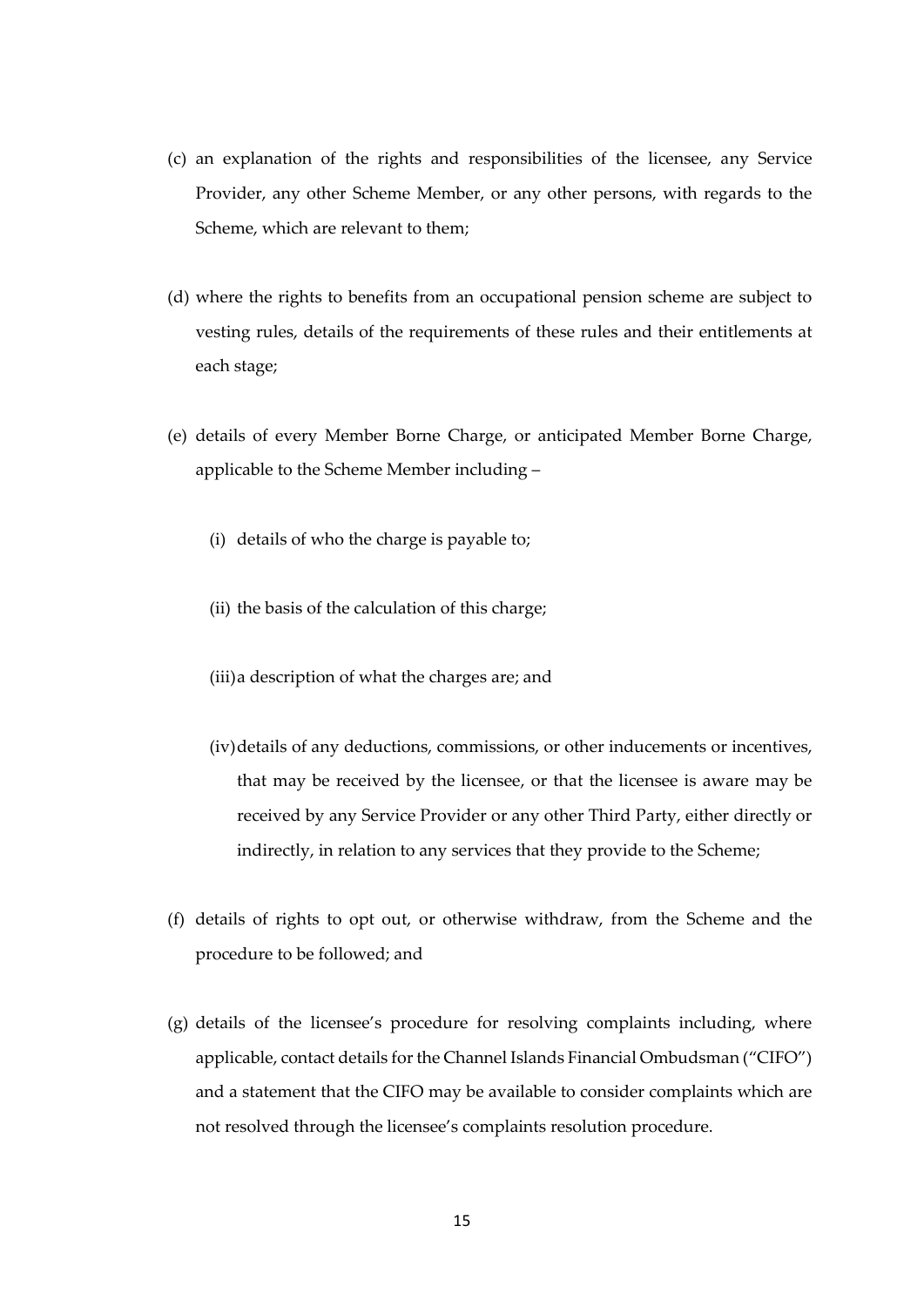- (2) Where it is not practical, for any reason, to disclose the information required in  $(1)(e)$ , the Scheme Member must, as soon as reasonably practicable, be provided with a description of what these charges, deductions, commissions, or other inducements or incentives are and the reasons why it is not practical to provide further information.
- (3) The provision of any information under this rule is without prejudice to any other rights to information or documents under these Rules.

Scheme Members should be provided with clear information, regarding the Scheme, to enable them to understand what to expect and to assess that the associated service, including the costs of providing it, is of an acceptable standard and level.

The Commission expects that a licensee will be aware of mechanisms or practices that exist to reward Service Providers, and any other Third Party, in the market in which it operates.

While Rule 2.8(2) recognises that there will be circumstances where it is not practical to disclose the information required by rule 2.8(1)(e), the Commission expects that licensees will have taken reasonable steps to obtain relevant information from any Service Provider or Third Party regarding any charges, deductions, commissions, or other inducements or incentives payable.

When a licensee provides a description of the charges, deductions, commissions, or other inducements or incentives to the Scheme Member, in accordance with rule 2.8(2), the Commission expects that the licensee will take into account, as appropriate, the mechanisms or practices that it is aware exist to reward Service Providers and any other Third Party.

In the event that a Service Provider is unable to provide details of any charges, deductions, commissions, or other inducements or incentives payable to the licensee or any other person the licensee should consider whether that Service Provider continues to meet the requirements of Rule 2.7.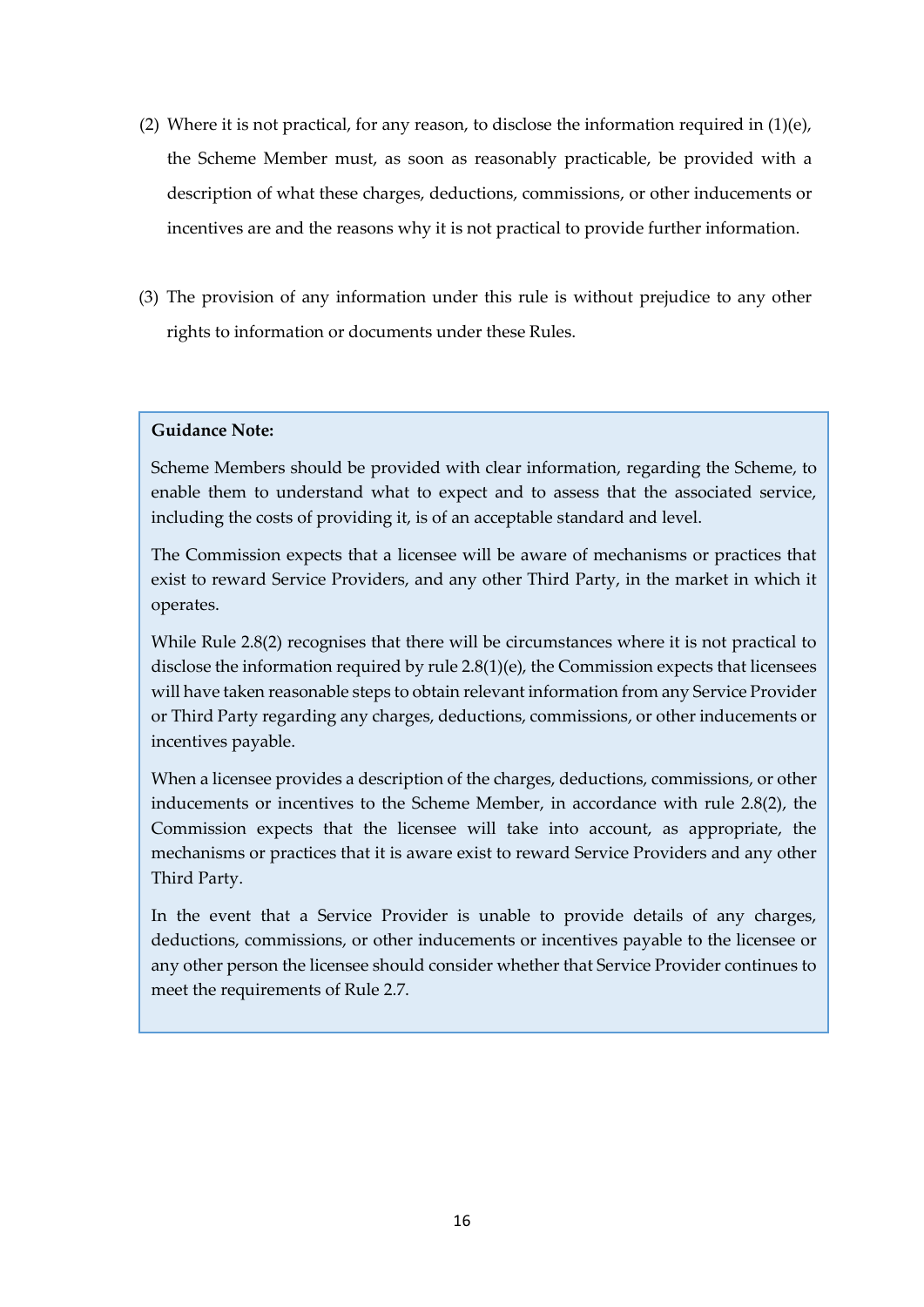## <span id="page-16-0"></span>**2.9 Contributions**

- (1) Where regular contributions are made to a Scheme, either on the Scheme Member's own account or on their behalf, the licensee shall establish the following -
	- (a) the due date for payment of those contributions ; and
	- (b) the contribution amounts and how these have been calculated,

and keep this information in a written schedule called a "Contribution Schedule".

- (2) Where this rule applies to an occupational pension scheme, which provides benefits accumulated on a defined contribution basis, the licensee should ensure that each employer provides the following information for the Contribution Schedule –
	- (a) the due date for payment of those contributions;
	- (b) the contribution amounts;
	- (c) details of any contributions which remain outstanding, at the commencement date, in respect to any Scheme Member to whom it has agreed to pay contributions either on behalf of them or on its own account; and

where they are unable to provide such information, inform the Commission as soon as is reasonably practicable.

(3) Where any contributions set out in a Contribution Schedule are not paid within 60 days of their due date, the licensee shall notify the contribution payer, the Scheme Member, and the Commission as soon as is reasonably practicable.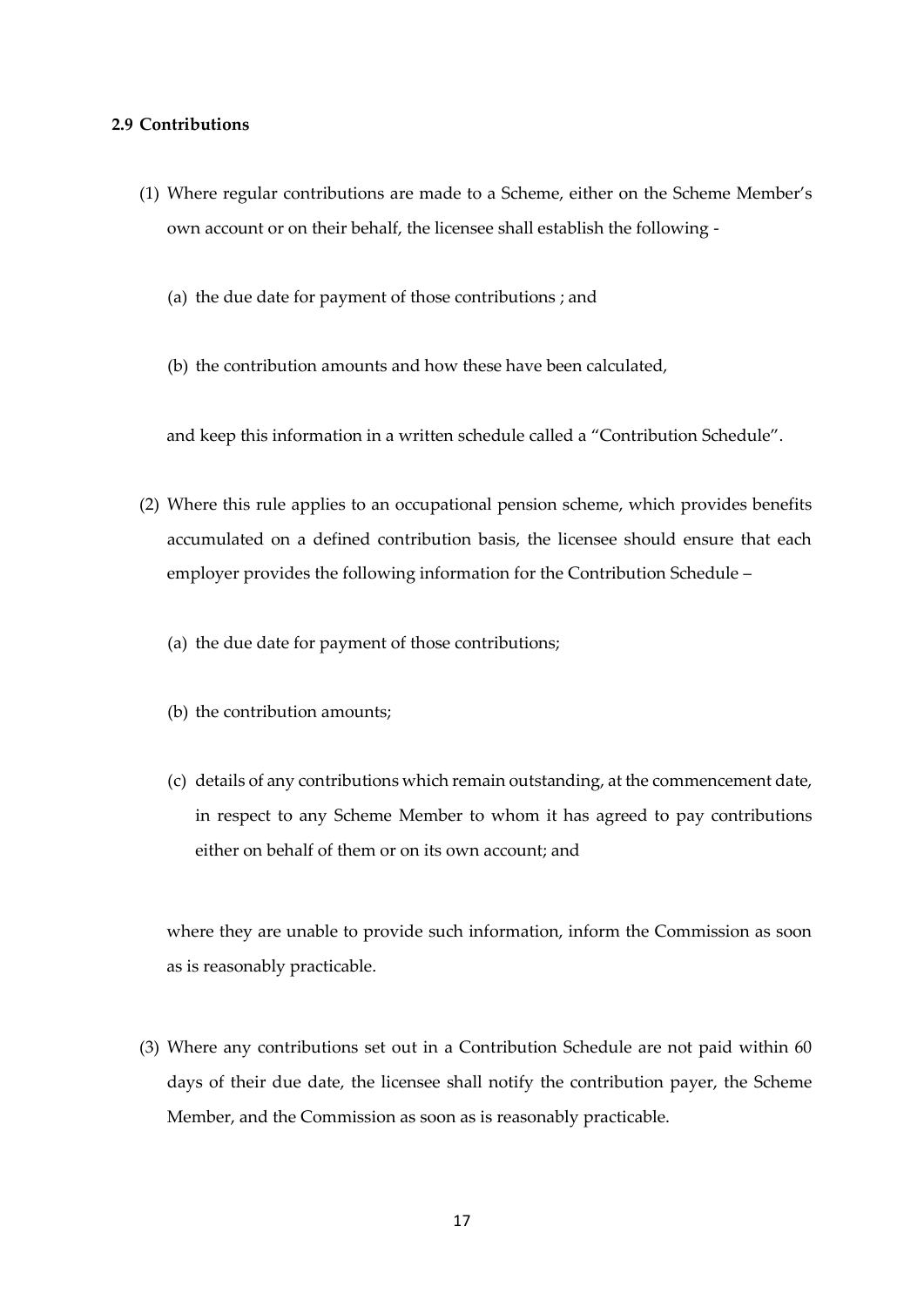- (4) Where any contributions set out in a Contribution Schedule are not paid on their due date, the licensee shall –
	- (a) within 30 days of the due date
		- (i) notify the relevant participating employer and principal employer that such contributions have not been received;
		- (ii) take such steps as are deemed reasonable and are within its power, either under the Governing Documentation or under any relevant legislation, to recover the contributions;
	- (b) within 60 days of the due date
		- (i) notify any affected Scheme Member that the contributions are outstanding; and
		- (ii) notify the Commission that contributions are outstanding and of any steps that have been taken to remedy the situation.

Notifications to the Commission, under rule 2.9(3), do not need to be made where the member has stopped making regular contributions and has notified the Licensee accordingly.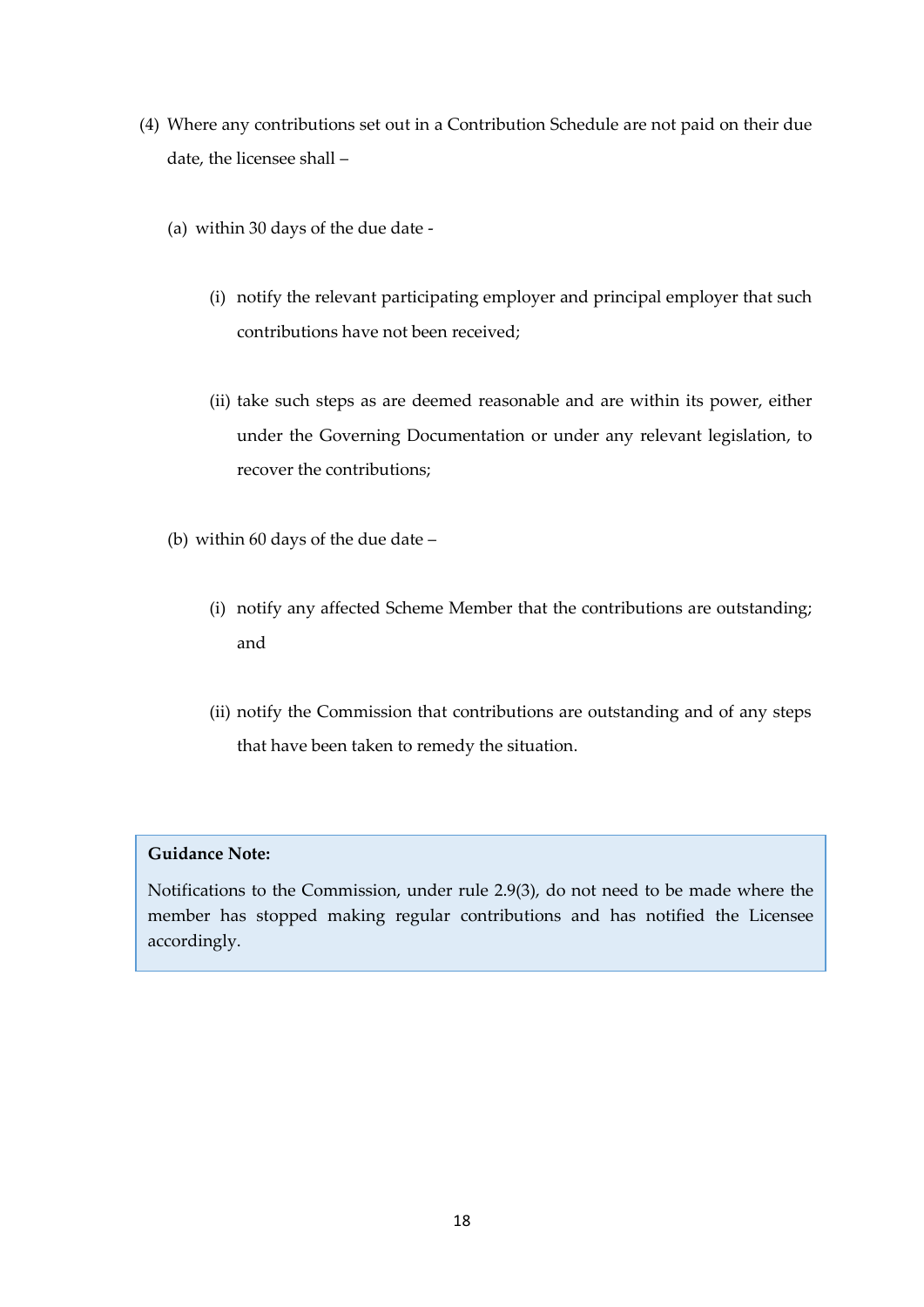## <span id="page-18-0"></span>**2.10 Charges**

- (1) The licensee, in relation to Member Borne Charges
	- (a) must consider the basis of their calculation; and
	- (b) must ensure that they are reasonable.
- (2) Where charges are unusual, outside, or potentially outside, current market practice, either as to the amount or the basis of the calculation of the amount, the licensee shall make this known immediately to the Scheme Member.
- (3) Steps must be taken to notify Scheme Members of a Scheme in which their benefits accrue on a defined contribution basis where, without further contributions by or on behalf of the member, there is a reasonable likelihood that the value of the Member's Account is insufficient to avoid exhaustion by Member Borne Charges before the Scheme Member reaches retirement age.

## <span id="page-18-1"></span>**2.11 Provision of information about benefits**

- (1) A licensee is required to provide information about benefits, to a Scheme Member of a defined benefit basis scheme, in relation to a Scheme of which they are a member.
- (2) A licensee is required to provide information about the value of a Member's Account, to a Scheme Member, in relation to a defined contribution scheme of which they are a member.
- (3) Scheme Members must be presented with clear and accurate information and be kept appropriately apprised with regards to the Scheme.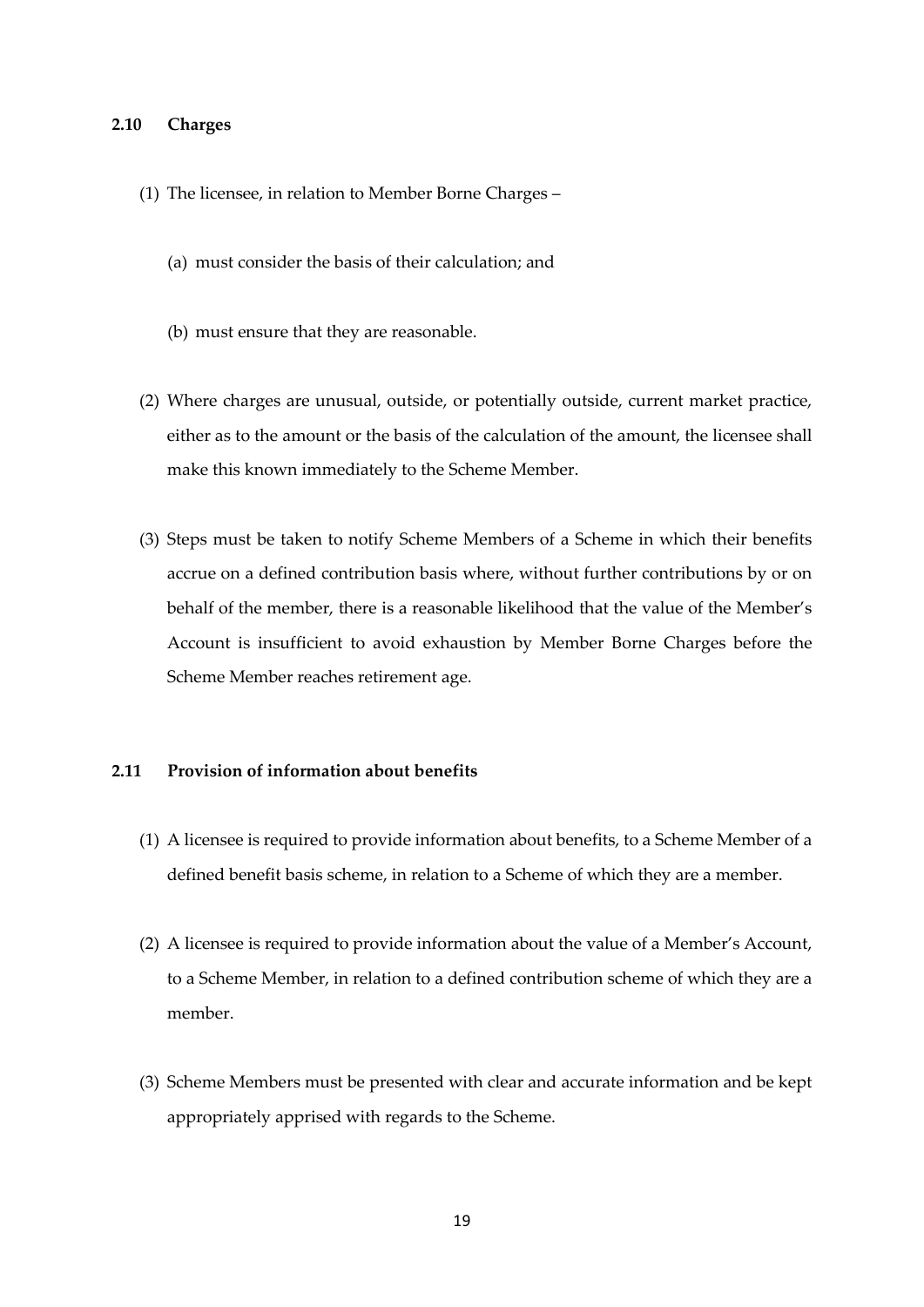(4) In relation to a Scheme that does not meet the definition of defined benefit basis or defined contribution basis, the licensee must, at least annually, make available appropriate pre-retirement information regarding the Member's Account ("Account") to the Scheme Member.

## **Guidance Note:**

Information provided, in accordance with rule 2.11, should be sufficient to allow Scheme Members to make informed decisions about the Scheme and to allow them to assess how it has performed.

## **2.11.1 Defined contribution schemes pre-retirement**

- (1) In relation to the part of an Account which has not been applied to provide benefits, the licensee must make available to the Scheme Member –
	- (a) information on the gross amount of contributions received and credited to the Account during the year to the Scheme Year End ("Year")<del>'</del>;
	- (b) information on the amount of any investment return or loss applied to the Account during the Year; including any loss or gains associated with the revaluation of assets during the Year<sup>3</sup>;
	- (c) a statement of all Member Borne Charges deducted, and yet to be deducted, during the year from the Account. Where it is not practical to identify and detail such charges the Scheme Member must be provided with a description of what these charges or deductions are and the reasons why it is not practical to provide information on these;

<sup>&</sup>lt;sup>2</sup> Where this amount is a nil amount it must be included in cases where the last contribution was received within three years of the end of the relevant Year.

<sup>&</sup>lt;sup>3</sup> For these purposes the revaluation of assets should occur where it is reasonable and appropriate to do so and in accordance with generally accepted accounting principles.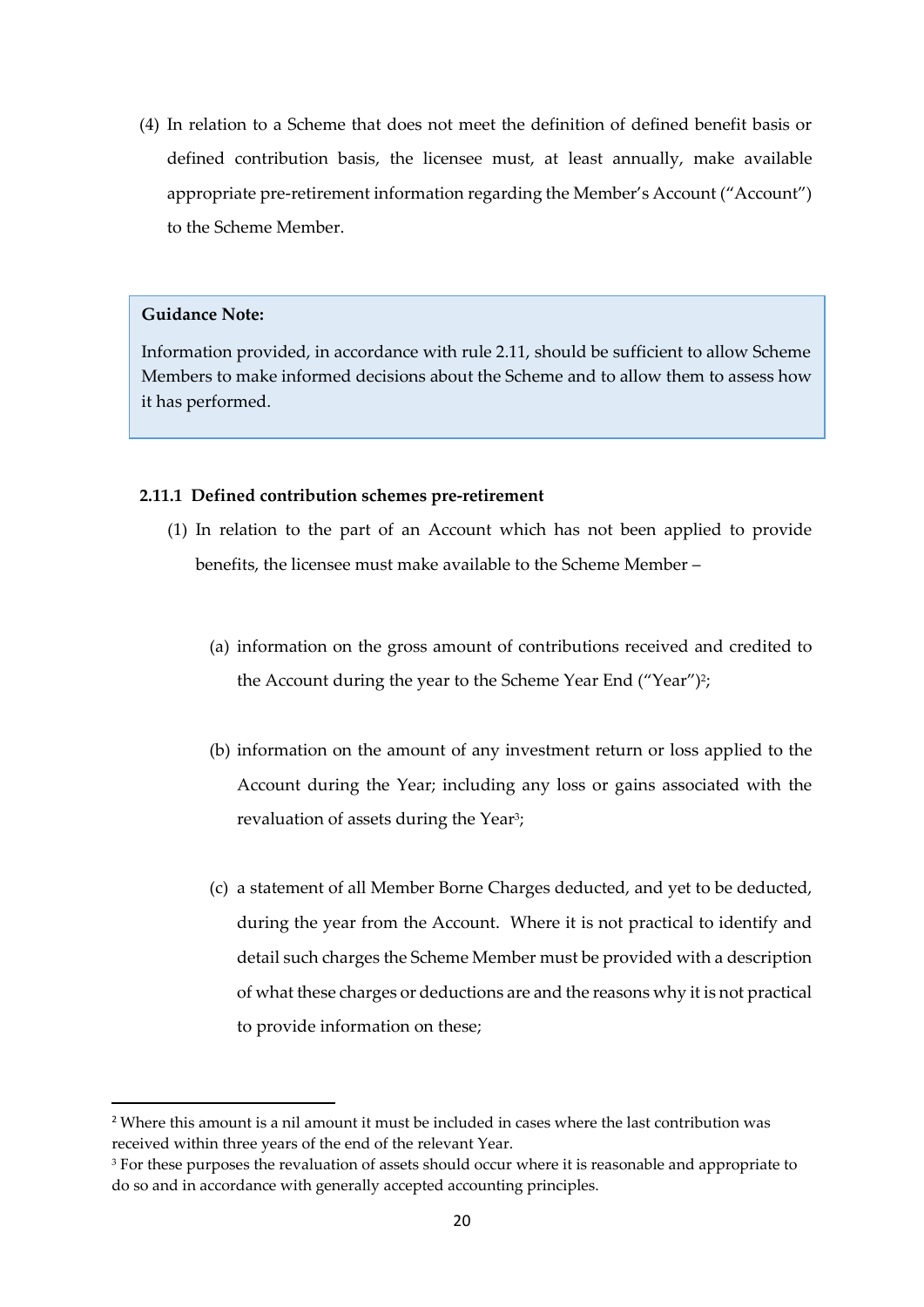- (d) information on the value of the assets comprising the Account at the date of the benefit statement;
- (e) where any benefits are accumulated on the basis that the amount payable is not solely calculated by reference to the assets allocated or referable to them, information on such a feature and how it impacts the benefits that may be payable;
- (f) a statement relating to the performance, during the year, of assets that are referable to the Account only;
- (g) to the extent that the licensee has knowledge or information, following reasonable enquiry, details of any charges, deductions, commissions, or other inducements that have been, or are to be, received by any Service Provider or other Third Party in relation to any services that have been provided to the Scheme in relation to them in the Year or, where such a figure cannot necessarily be determined, the basis of the calculation of the same; and
- (h) details of any changes to the licensee's complaints resolution procedure which occurred during the Year;

within six months of the end of each relevant Year, or such other date as may be mutually agreed.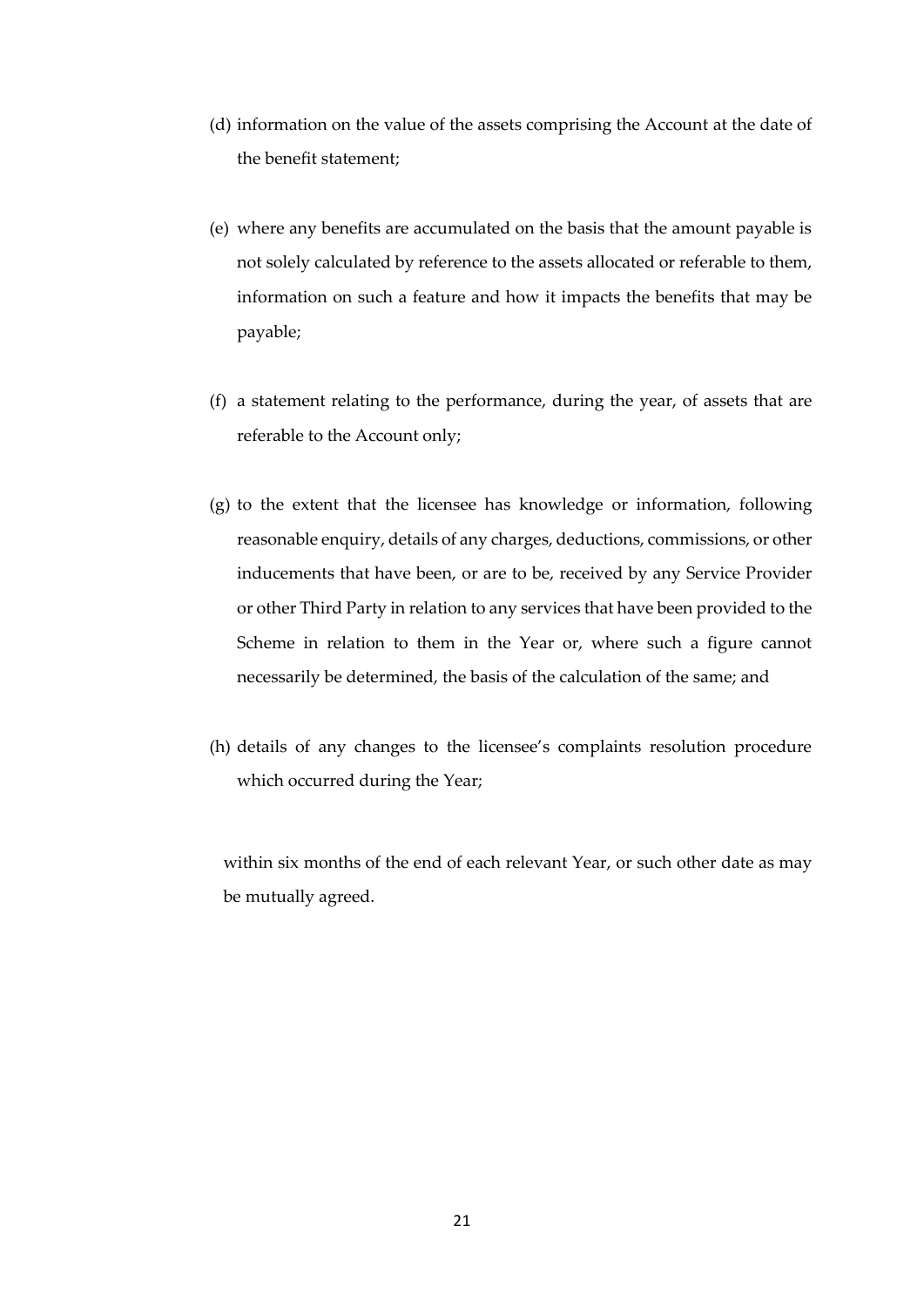(2) The Commission may, at any time, specify any other information to be provided to Scheme Members or beneficiaries; whether by request or by way of licence condition.

## **Guidance Note:**

The Commission expects that where the assets are easily valued the requirements of rule 2.11.1 will be met earlier than six months from the end of the relevant Year.

In the context of a defined contribution basis scheme there is a risk that the Scheme Member, as a result of inadequate contribution levels or poor investment returns, will retire with too small a balance to fund retirement.

When providing the information required in rule 2.11.1(1) licensees should consider whether the inclusion of information pertaining to the projected benefits the Scheme Member can expect to receive upon retirement is appropriate.

Any benefit projection provided to Scheme Members could be expressed in real terms to provide clarity regarding the level of the income expected in retirement.

In the context of deferred members of occupational pension schemes the requirements in relation to nil contributions do not apply.

The Commission expects that licensees will have taken reasonable steps to obtain relevant information from any Service Provider or Third Party regarding any charges, deductions, commissions, or other inducements or incentives payable.

When a licensee provides a description of the charges, deductions, commissions, or other inducements or incentives to the Scheme Member in accordance with Rule  $2.11.1(1)(c)$  the Commission expects that the licensee will take into account, as appropriate, the mechanisms or practices that it is aware exist to reward Service Providers and any other Third Party.

In the event that a Service Provider is unable to provide details of any charges, deductions, commissions, or other inducements or incentives payable to the licensee or any other person the licensee should consider whether that Service Provider continues to meet the requirements of Rule 2.7.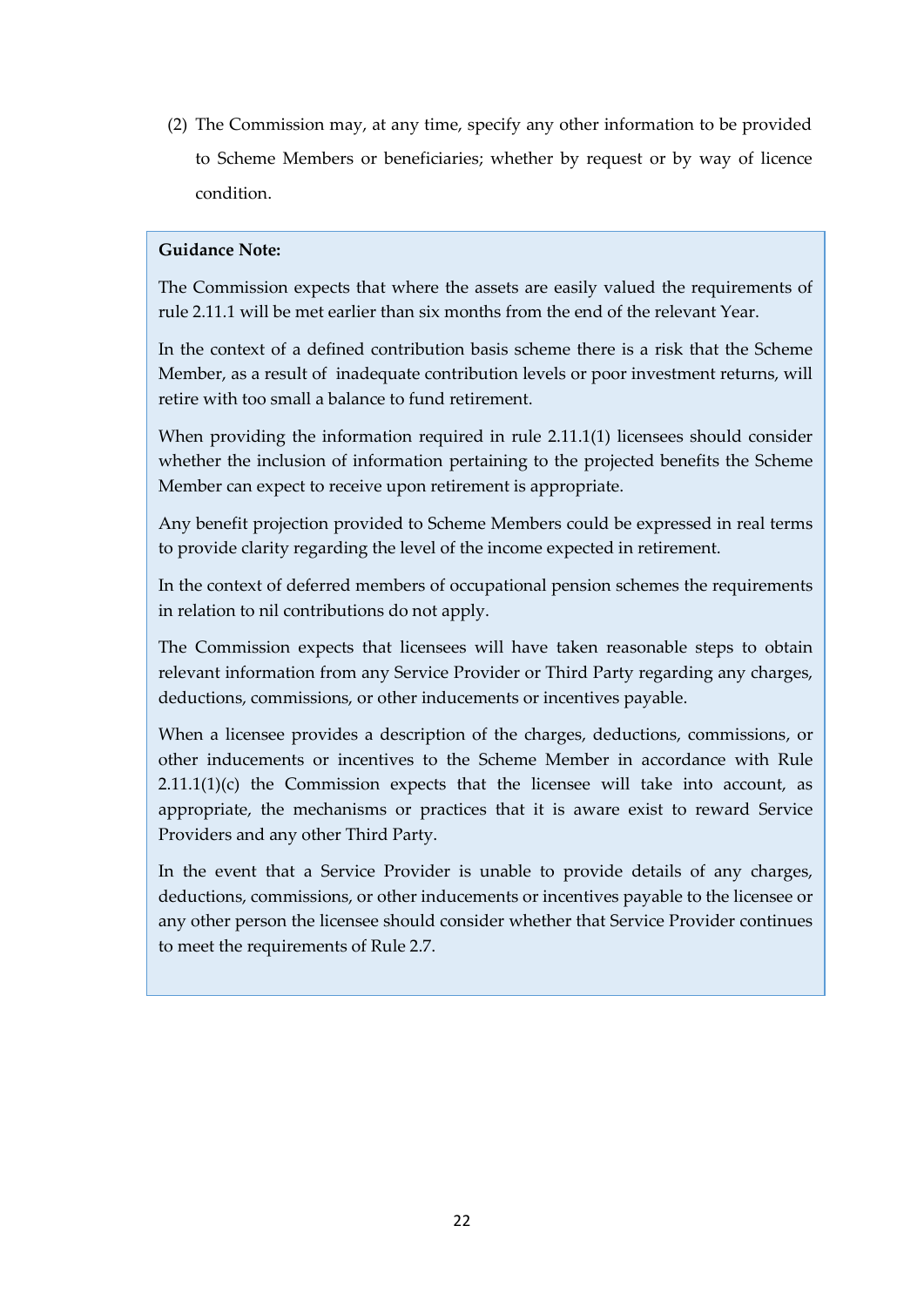#### **2.11.2 Defined benefit pre-retirement**

- (1) In relation to any rights to benefits of the Scheme Member, that are accumulated on a defined benefit basis, the licensee must provide the Scheme Member, on an annual basis –
	- (a) a summary of the methods for calculating those benefits or the benefits of any person claiming through the Scheme Member;
	- (b) the date on which the Scheme Member's service with any relevant employers, by reference to which any benefits are calculated, started and, if applicable, ended;
	- (c) details of how any deduction from benefits is calculated; and
	- (d) benefit illustrations to explain the benefits that may be payable on retirement under various assumptions; with a view to assisting understanding of their entitlement to potential benefits, from the Scheme, or providing information which might be helpful in the context of any decision they may reasonably be seeking to make.
- (2) The Commission may, at any time, specify any other information to be provided to Scheme Members or beneficiaries; whether by request or by way of license condition.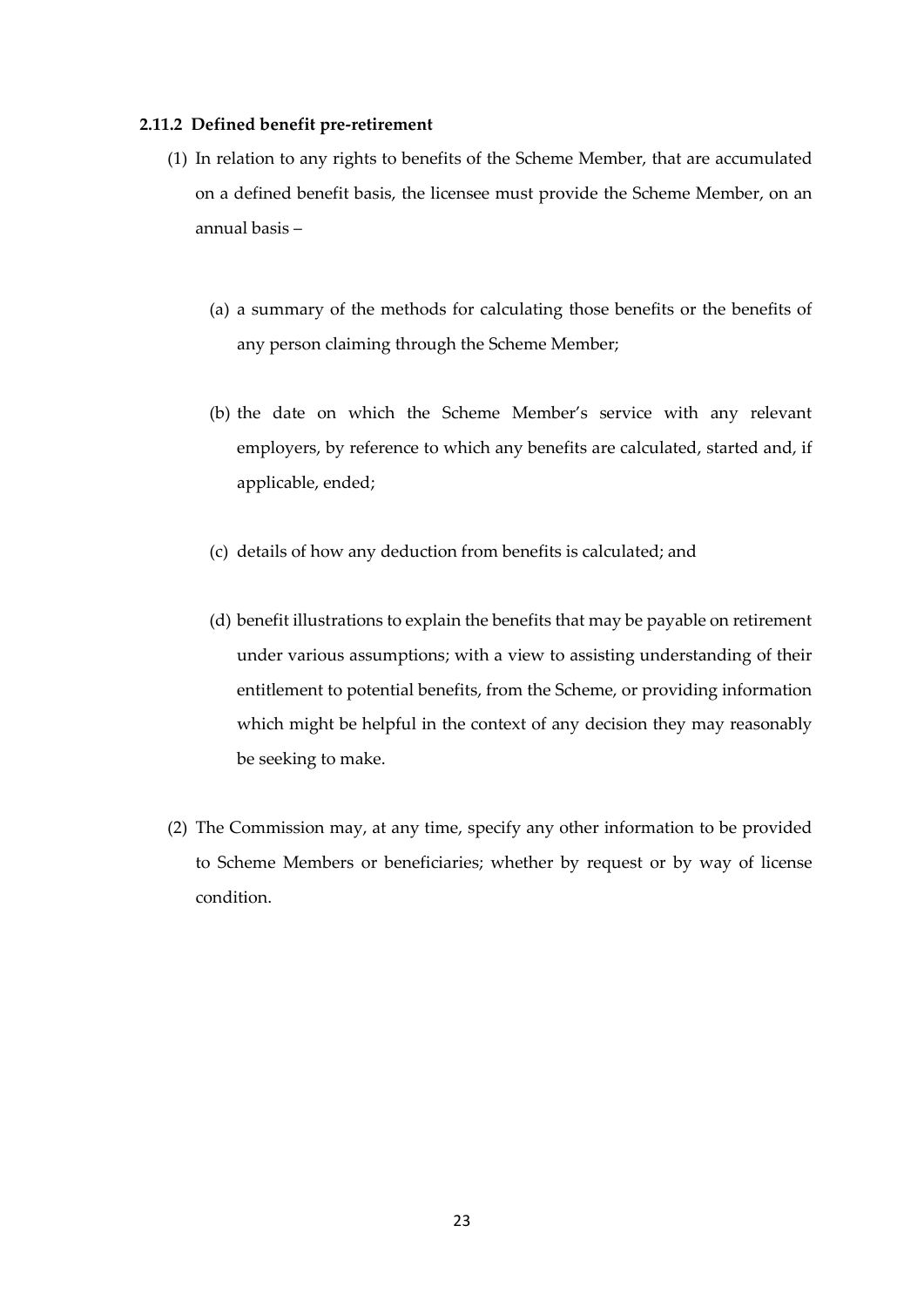The Scheme Member may request any one or more of the items in rule 2.11.2(1) at any time. In order to provide such information the licensee may require that the requestor first pays the reasonable cost of its preparation and delivery.

## **2.11.3 Post-retirement**

- (1) Where all or part of a Member's Account has been applied to provide benefits from a Scheme but continues to hold assets to be applied for the purpose of subsequent pension instalments; the licensee must make available to each Scheme Member, to whom that part of the Member's Account relates, information on –
	- (a) the total payments made to them during the Year;
	- (b) where the benefits payable are subject to automatic annual increases, details of the rate of such increase, when it will take effect, and any particular relevant terms;
	- (c) the current value of the assets to be applied for the purposes of any subsequent pension instalments at a later date, as specified in the valuation;
	- (d) all Member Borne Charges deducted during the Year from the Account so far as it relates to them. This information should be clearly identified and sufficiently detailed and, in circumstances where it is not practical to provide it, reasons must be provided as to why this information is not available. A description of what these charges or deductions are and the basis of their calculation must be provided as an alternative; and
	- (e) where the licensee has, under certain conditions, the power to increase or decrease benefits payable; when such change has been implemented and its impact on the level of benefits payable in relation to them,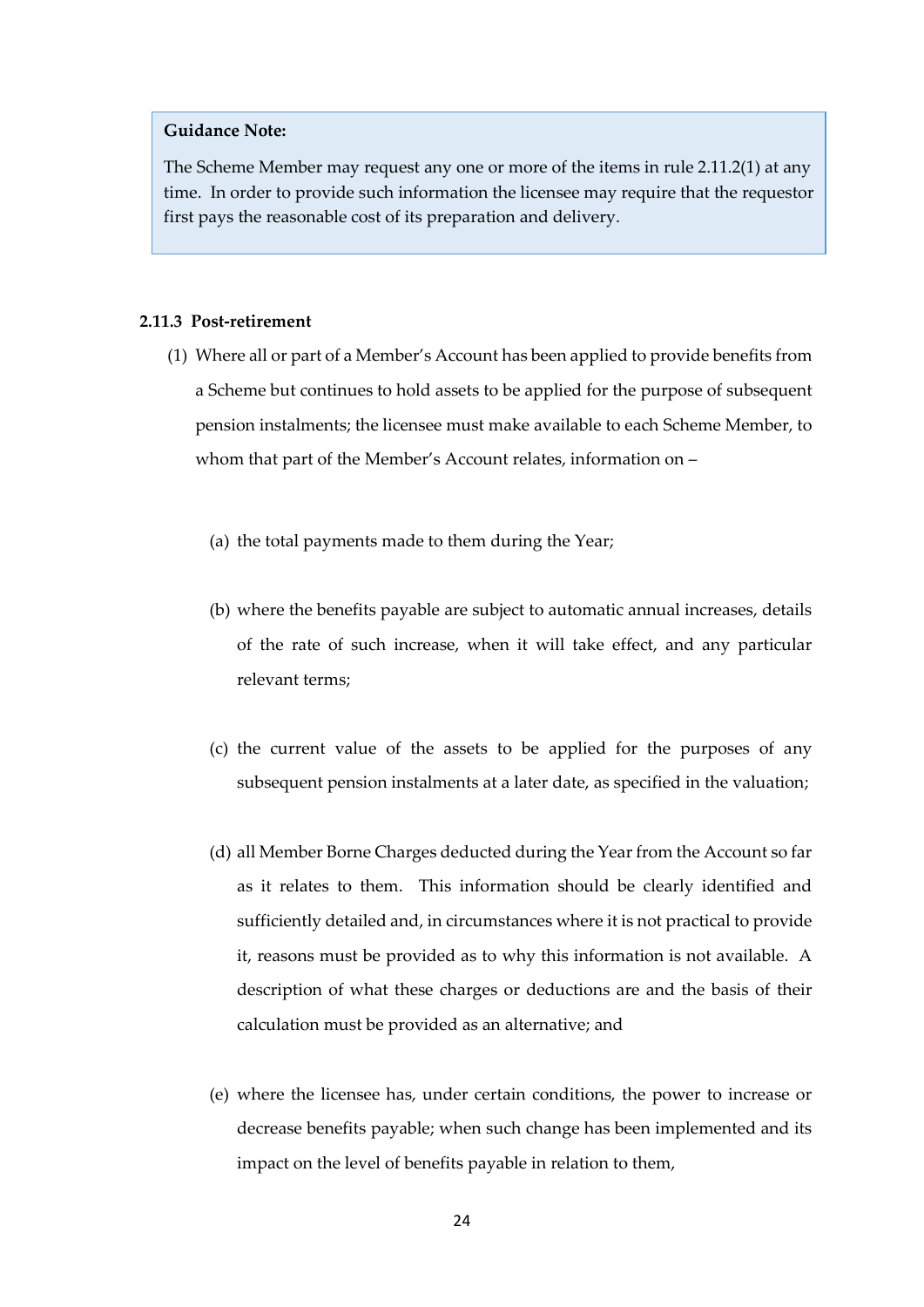and the information must be provided within six months of the end of each Year.

## **Guidance Note:**

Scheme Members of defined contribution schemes not only bear risks during the phase when their assets are being accumulated but are also exposed to risk when in transition to, and sometimes within, the decumulation phase.

Licensees should consider the level of information provided to Scheme Members approaching the decumulation phase and whether this enables them to take appropriate, informed choices – taking into account the different phases of retirement and the varying levels of income requirements associated with these.

Where a licensee decides that it is not possible to identify and detail Member Borne Charges the Commission, as part of its ongoing supervision, may request a detailed explanation and evidence in support.

The Commission expects that licensees will have taken reasonable steps to obtain relevant information from any Service Provider or Third Party regarding any Member Borne Charge.

When a licensee provides a description of the charges, deductions, commissions, or other inducements or incentives to the Scheme Member in accordance with Rule 2.11.3(1)(d) the Commission expects that the licensee will take into account, as appropriate, the mechanisms or practices that it is aware exist to reward Service Providers and any other Third Party.

In the event that a Service Provider is unable to provide details of any charges, deductions, commissions, or other inducements or incentives payable to the licensee or any other person the licensee should consider whether that Service Provider continues to meet the requirements of Rule 2.7.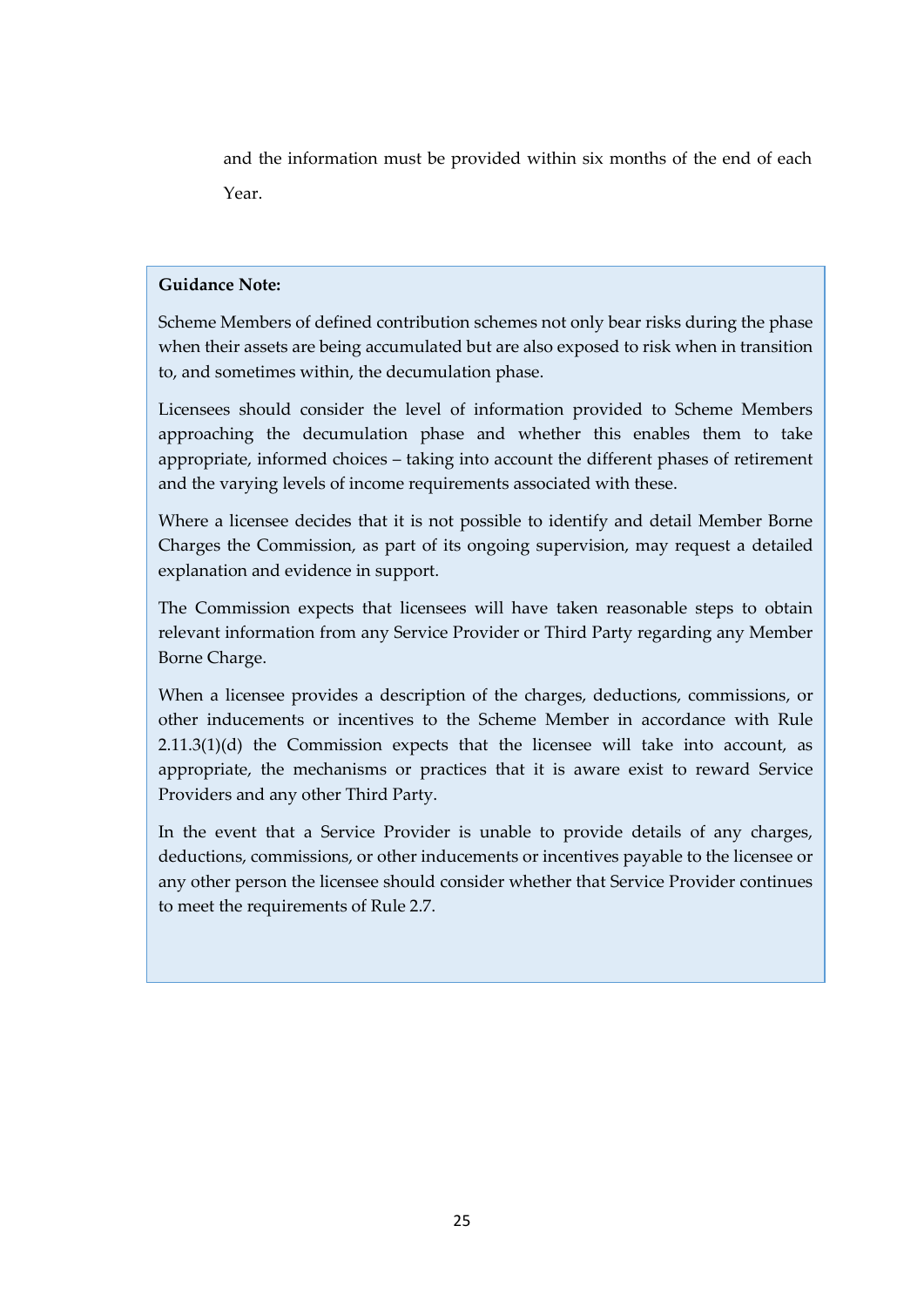## <span id="page-25-0"></span>**2.12 Transfers**

- (1) Transfer requests and information about transfer values should be processed promptly and accurately and should not be unreasonably delayed.
- (2) Licensees must not impose unreasonable conditions on Scheme Members who request a transfer.
- (3) When in receipt of a valid transfer request from a Scheme Member ("the transferor") the existing licensee must–
	- (a) provide a valuation of the current assets available, either in respect of all or a specified part of the transferor's rights, as soon as is reasonably practicable on receipt of a request for this information. The licensee may deduct reasonable fees from funds held in respect of the transferor, or require payment directly from them, for the purpose of providing such information;
	- (b) process any valid transfer request within a reasonable time following the date on which the licensee has received all the information and documentation it reasonably requires to do so;
	- (c) having received all the information and any fees, in order to process the request, may only delay or refuse the request with reasonable cause; and
	- (d) provide the Scheme Member with an explanation regarding the reasons for the delay where the requested transfer is not completed within 60 days following the date on which the licensee received all the information and documentation it reasonably required to do so.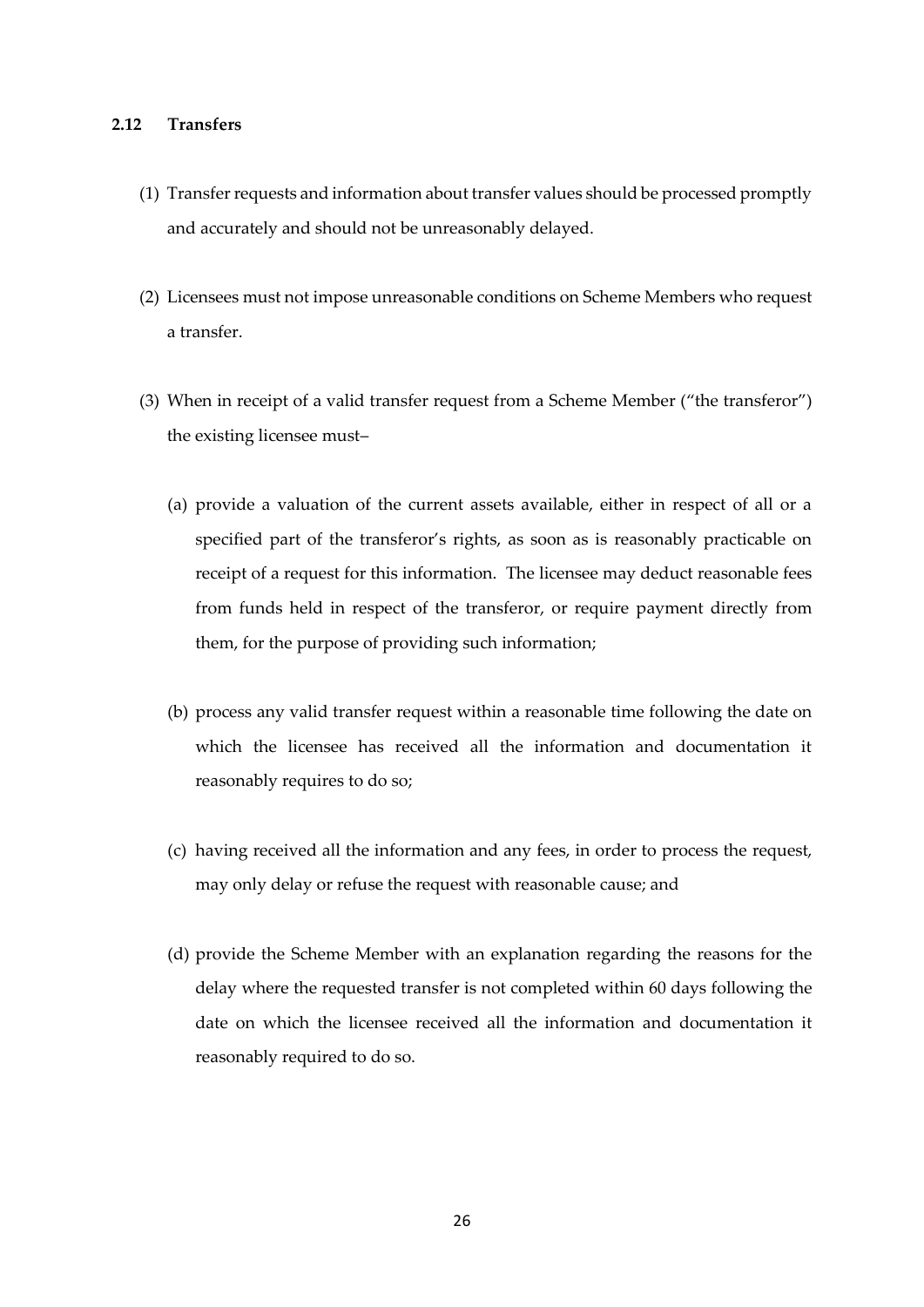- (4) Where it is proposed that funds held in a pension scheme calculated on a defined benefit basis are transferred from that pension scheme ("Scheme A") into another pension scheme ("Scheme B") –
	- (a) the licensee of Scheme B must obtain a report from a suitably qualified person independent of the licensee -
		- (i) which must be provided to the licensee of Scheme A and the Scheme Member as soon as is reasonably practicable; and
		- (ii) which must contain, at a minimum, a comparison of the actual benefits being given up in Scheme A with the benefits to be provided under Scheme B, on a range of realistic assumptions, where benefits under Scheme B are calculated on a defined contribution basis;
	- (b) where no recognised licensee acts as trustee or administrator of Scheme B the licensee of Scheme A must ensure that the requirements set out in (4)(a) are followed;
	- (c) the requirement, to provide the report set out in (4)(a), is subject to a *de minimis* exception where the value of the funds to be transferred does not exceed £50,000.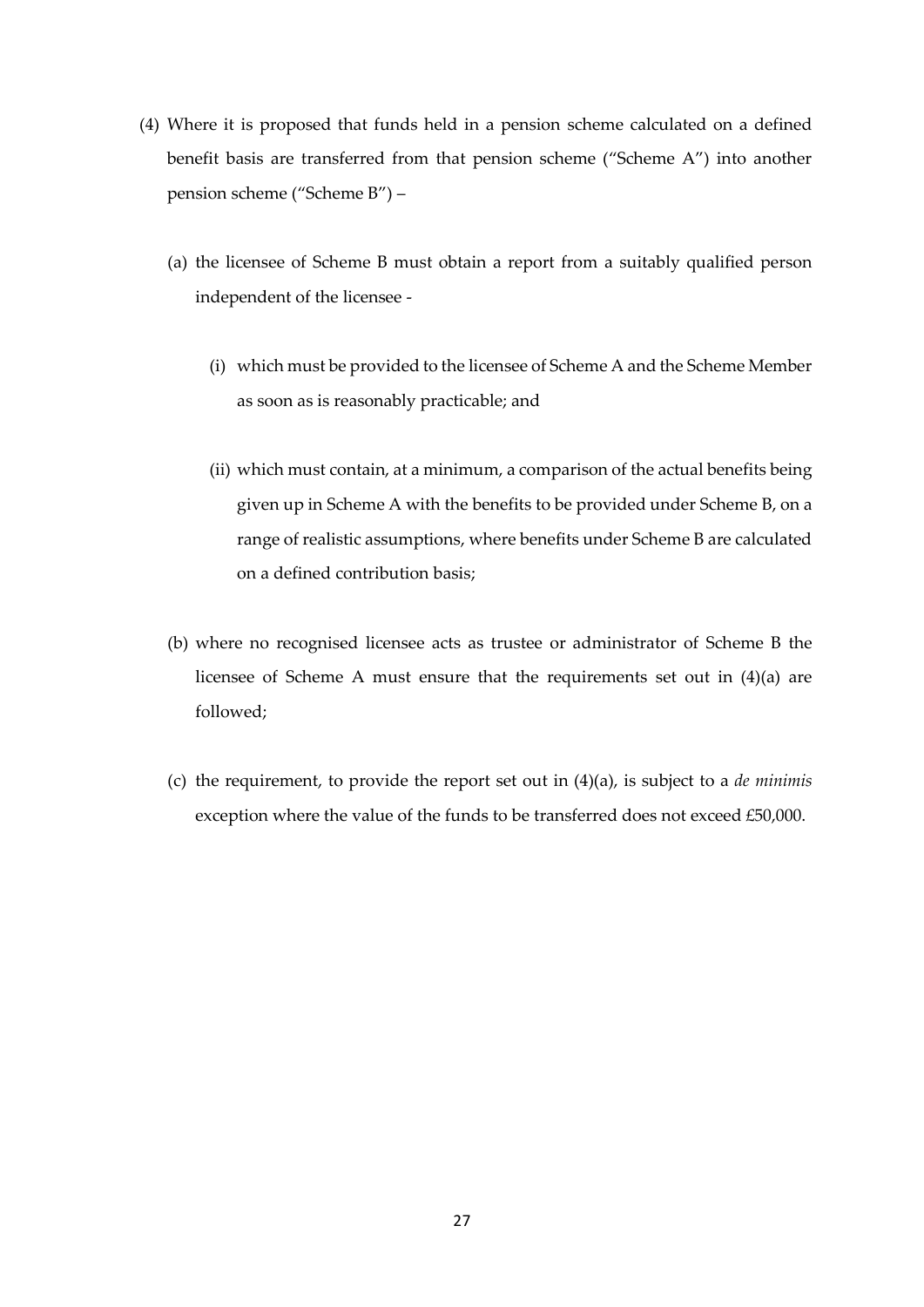## *Risk associated with transfers*

There are several potentially significant risks to Scheme Members that should be considered when a transfer request is received. Licensees should consider the context of any transfer request and raise any risks relevant to the transfer with the transferors.

Risks which exist globally and within the Bailiwick include, but are not limited to -

- that the transfer may make the transferor liable for an increased level of fees and may result in a lock-in for a period of time during which any subsequent withdrawal or transfer may trigger additional fees, which may or may not have been clearly disclosed;
- that the transfer may have tax implications and may trigger, or increase, the risk of potential enforcement action by the relevant tax authority, all of which may not have been clearly disclosed;
- any plan, by the transferor, to liberate pensions assets may be illegal, or may trigger or increase, the risk of potential enforcement action by the relevant tax authority against the transferor;
- that the pension plan provider receiving the transferred pension assets may not be suitable;
- that the proposed pension plan may not be suitable for the transferor's circumstances or risk appetite;
- that the proposed underlying investments to be held within the proposed pension plan may not be suitable;
- the jurisdiction to which the proposed transfer is to be made may not have comparable regulatory or legal pension or investment protections or might otherwise be unsuitable;
- unscrupulous advisors or introducers may persuade Scheme Members to invest their encashed scheme savings into inappropriate investment schemes for the benefit of their own personal remuneration.

In dealing with a transfer request licensees should consider conducting due diligence on the receiving scheme and connected provider. Where they suspect that the receiving scheme or provider may be involved in a scam, licensees should carefully consider whether the transfer should proceed.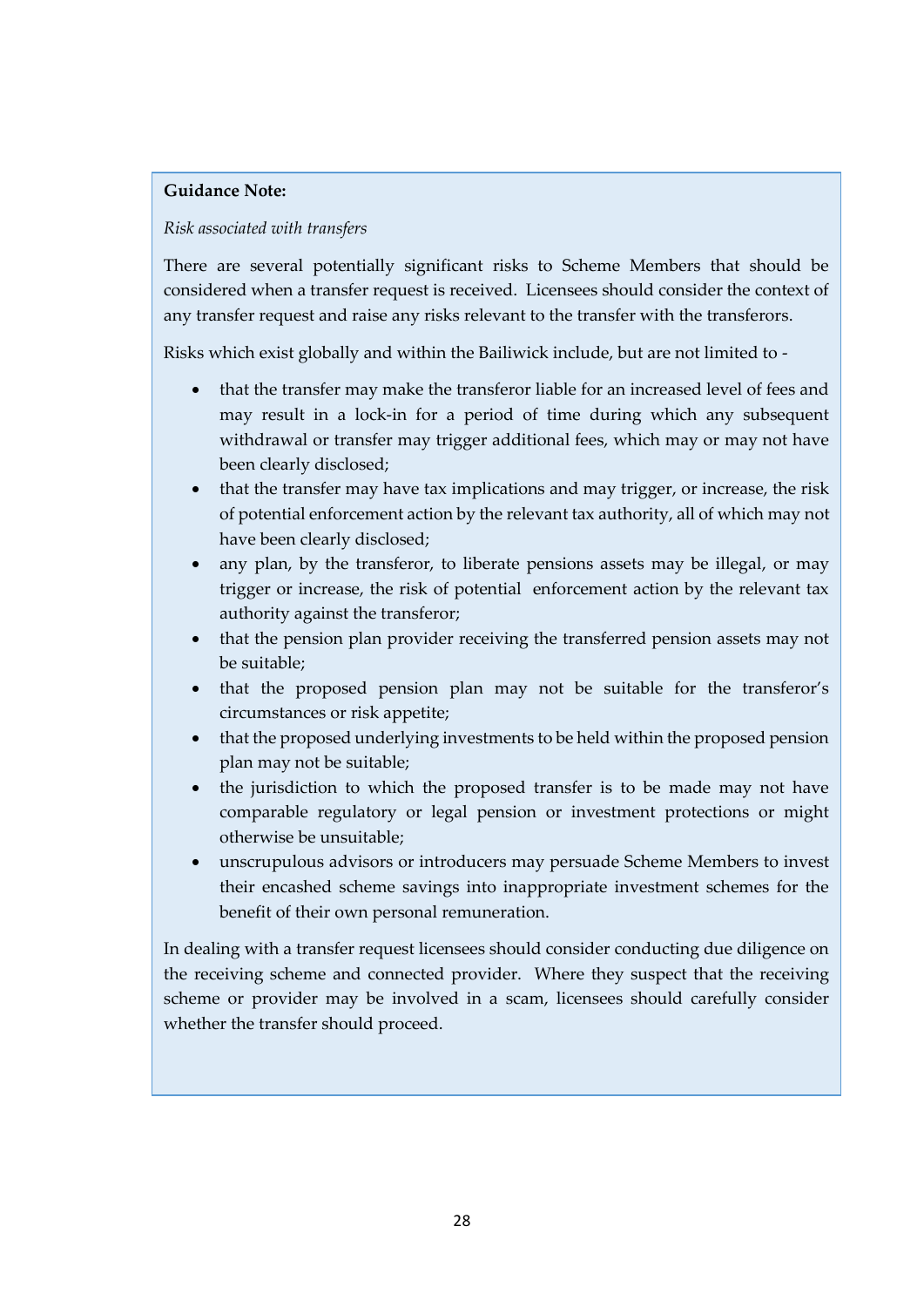## <span id="page-28-0"></span>**2.13 Statement of Investment Principles**

- (1) Rule 2.13 applies to any Scheme that is not Member Directed.
- (2) A written statement of the principles governing decisions about investments must be produced by the licensee, when acting as trustee, and -
	- (a) must cover policy on
		- (i) the kinds of investment to be held;
		- (ii) the balance between different kinds of investments;
		- (iii)levels of risk;
		- (iv)expected return on investments; and
		- (v) the liquidity and realisation of investments;
	- (b) remains its responsibility; including in cases where the preparation is undertaken by a Service Provider or Third Party;
	- (c) must be maintained and revised at regular intervals which must not exceed three years.
- (3) Where the licensee has reason to believe that this rule has not been adhered to, and it is unable to take steps to address this, it must notify the Commission, any relevant Third Party, or nominated employer representative.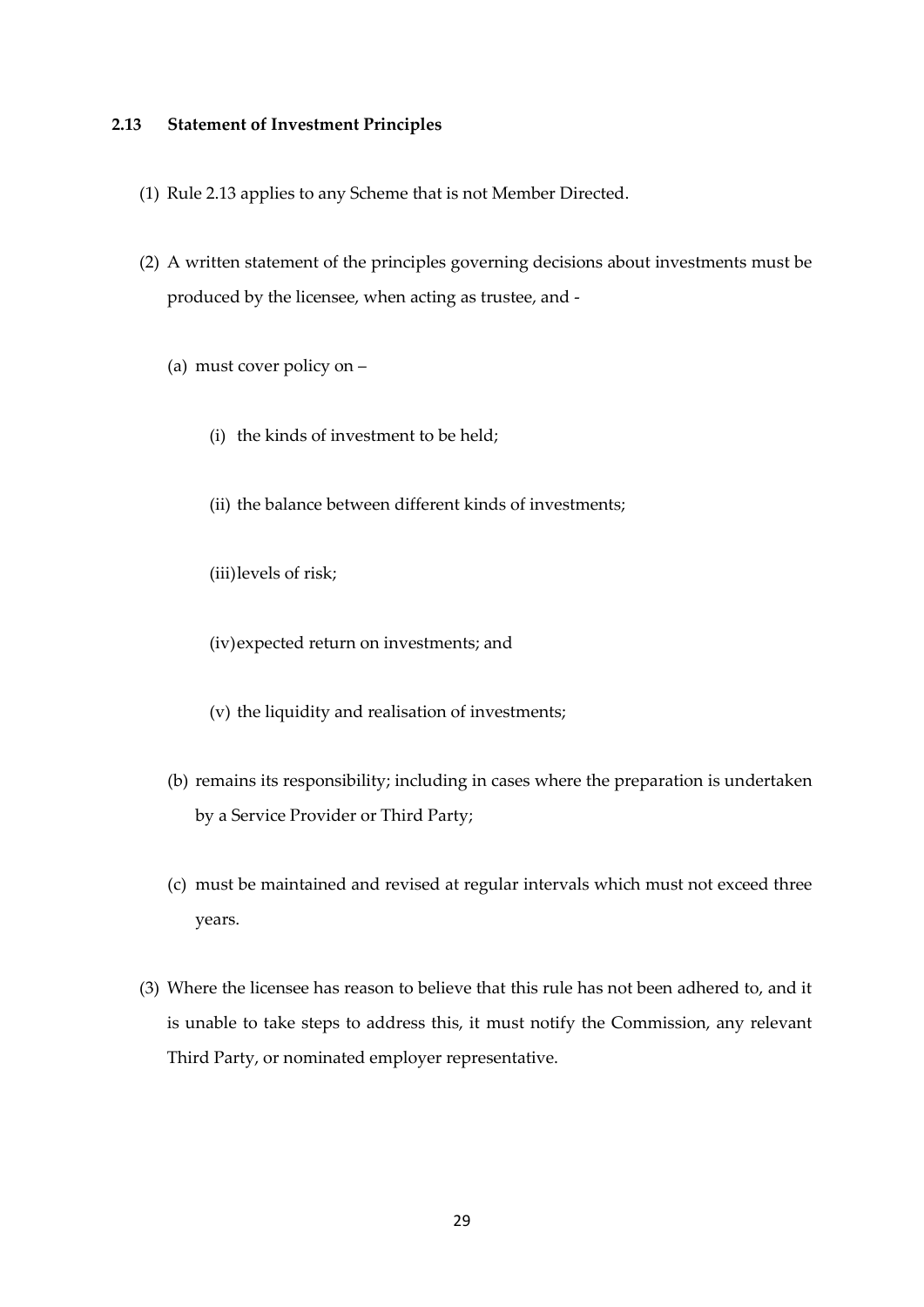In preparation of a statement of investment principles the suitability, to the Scheme and to the Scheme Member, of the type of investments that may be held should be considered.

## <span id="page-29-0"></span>**2.14 Investment Direction**

- (1) Licensees must ensure that Scheme Members and all parties involved in the administration, operation, or management of Schemes have clarity on who is responsible ("Responsible Person") for reviewing and making investment decisions and the possible scope of those decisions in relation to any part of a Scheme.
- (2) Scheme Members must be presented with clear information and be kept appropriately apprised with regard to the Scheme in order to be able to make informed decisions.
- (3) The Responsible Person should aim to ensure that, as far as is practicable, the Scheme invests consistently with the statement of investment principles set out in rule 2.13.

## **2.14.1 Information regarding the Investment Direction approach for new Scheme Members**

- (1) The licensee must, in relation to any person wishing to join a Scheme and prior to them joining the Scheme, –
	- (a) provide, or enable the provision of, an explanation as to the investment approach applicable in respect to each Scheme Member and, where the Governing Documentation makes provision for an investment approach that is not set out under these Rules, explain this approach;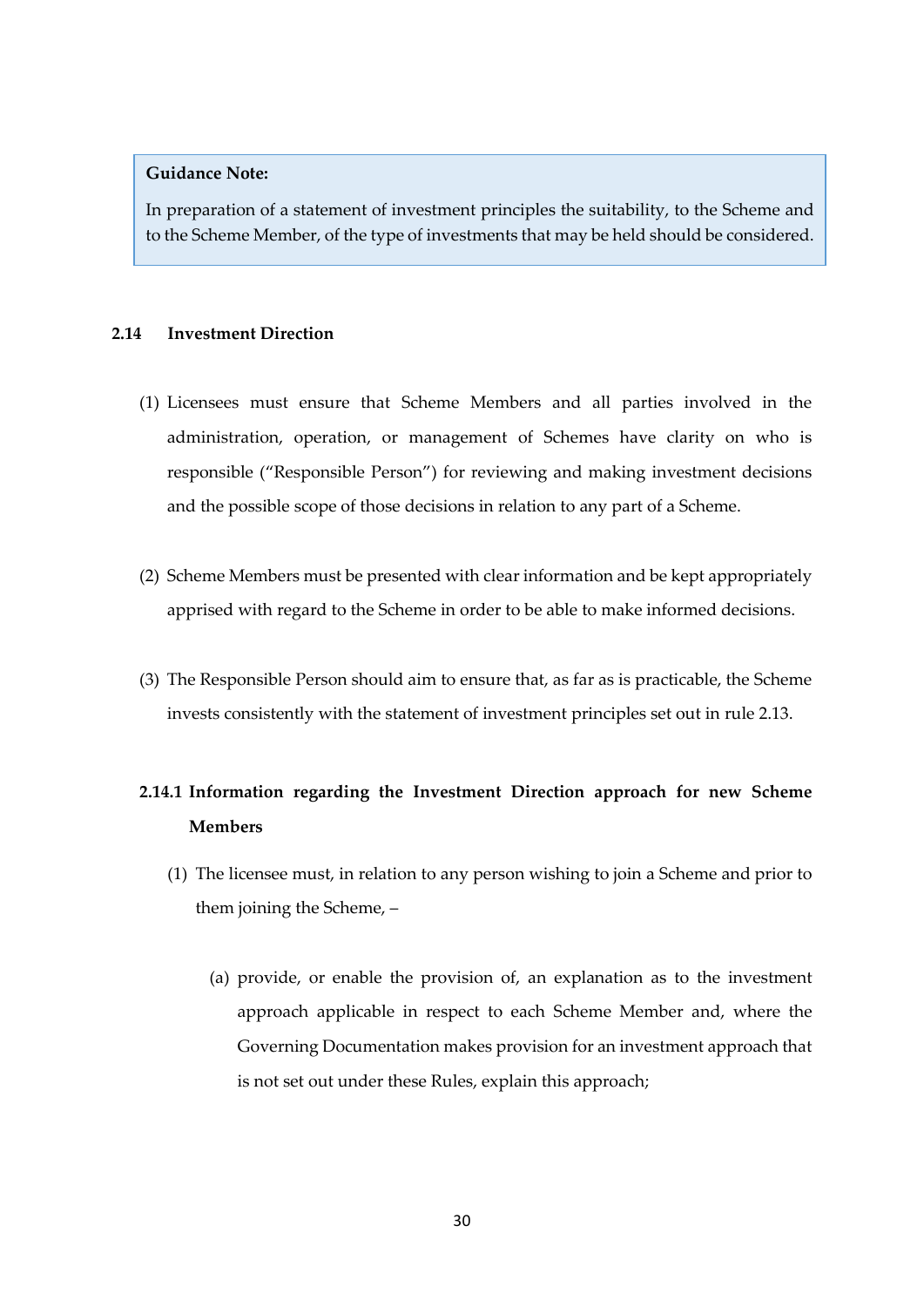- (b) explain, or enable the provision of an explanation of, the implications of the investment approach applicable to that Scheme Member and who is said to be responsible, under the Governing Documentation, for reviewing and making investment decisions; and
- (c) inform them of, or enable the provision of information on, cases where the Governing Documentation provides that the basis for investment may, or must, be changed; either with immediate effect or with immediate effect in relation to new investment decisions only; and the circumstances under which this situation would arise.

## **2.14.2 Provisions relating to a Member Directed investment approach**

- (1) This rule does not apply to occupational pension schemes where the Member Directed investment approach applies.
- (2) A licensee acting as trustee for a Scheme where the Member Directed investment approach applies must ensure that the explanation provided in accordance with rule 2.14.1 –
	- (a) takes into account that person's background and ability to understand the implications of the approach; and
	- (b) the obligations and responsibilities of the licensee and the prospective Scheme Member.
- (3) Information provided by the licensee must include, but is not limited to, the following<sup>4</sup> -

<sup>&</sup>lt;sup>4</sup> To the extent to which they apply in each case.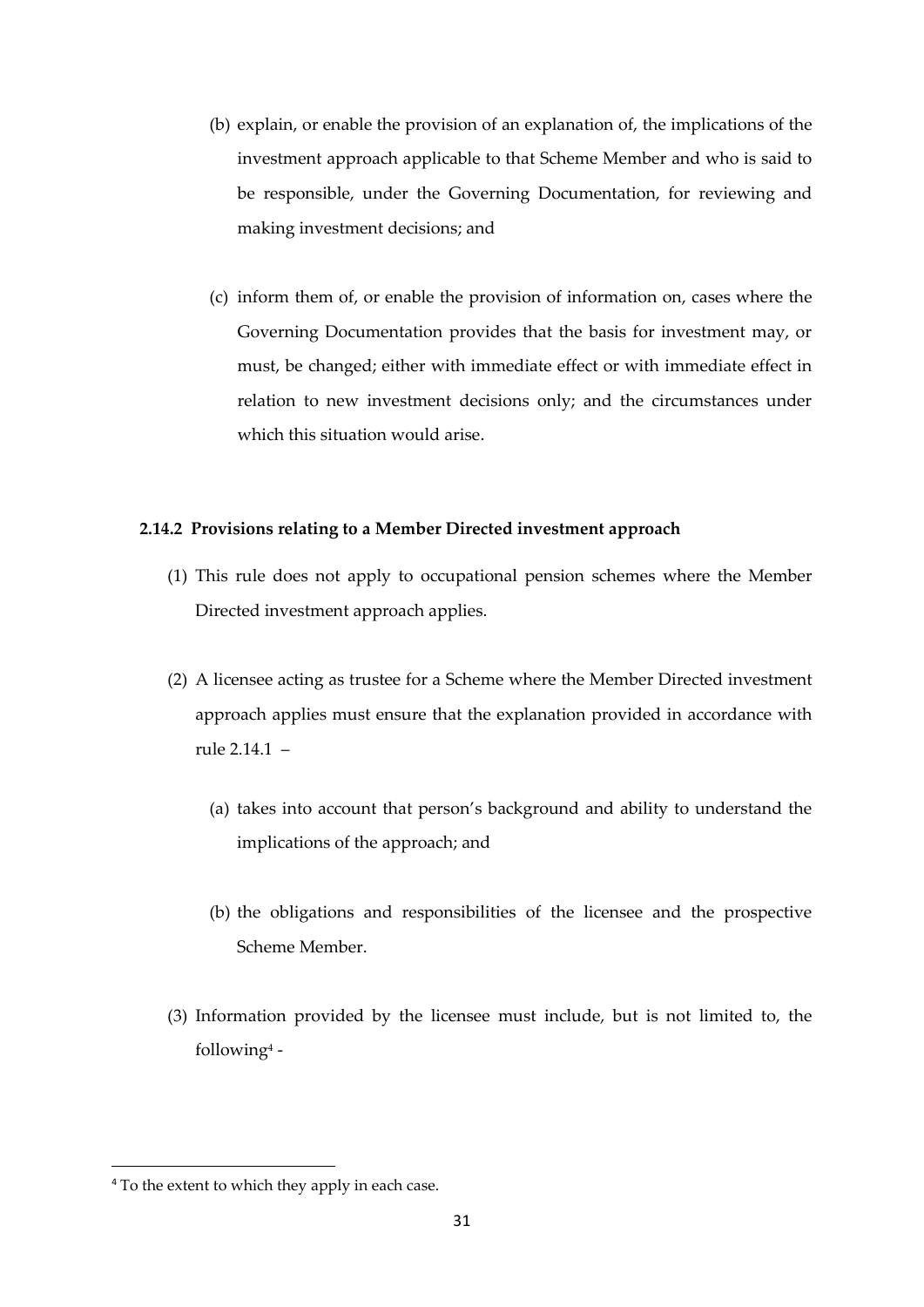- (a) that the Scheme Member is responsible for making, changing, and reviewing any of the investments and that the licensee is not responsible for the Scheme Member's decisions in this regard;
- (b) that it is the Scheme Member's responsibility to select investments that are appropriate in their circumstances;
- (c) that the Scheme Member shall exercise the investment powers at their own risk, including the risk that the value of investments may fall or may be found or considered inappropriate in the circumstances;
- (d) any circumstances in which the licensee will be unable to exercise the investment power;
- (e) any arrangements relevant to the investments relating to the Scheme Member for charges, deductions, commissions, or other inducements or incentives, or any other fee payable to the licensee or any other person connected to the Scheme, by a person holding or advising on the investments; and
- (f) the circumstances in which the Scheme Member or another person may change the investment basis; or where the investment basis will automatically change.
- (4) When providing the information set out in this rule the licensee must obtain, from the person in receipt of the information, a signed certificate confirming that they have –
	- (a) received the information set out in this rule;
	- (b) either taken professional advice on the information received, or declaring that they have decided against seeking such advice;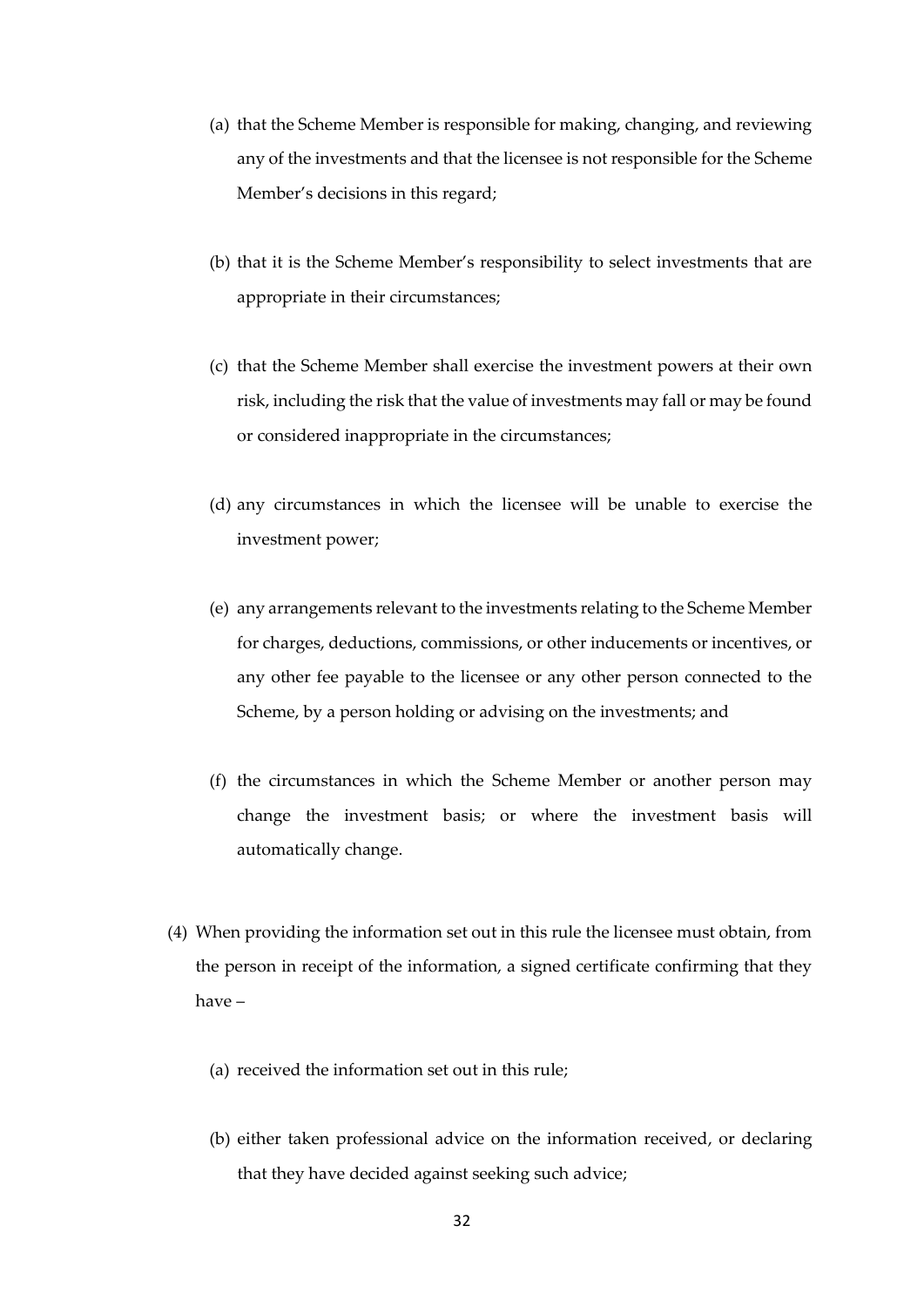- (c) acknowledged and agreed to the investment approach that is to apply in respect of their membership and agreed to join on that basis; and
- (d) understood and acknowledged whose responsibility it is, in accordance with the Governing Documents, should the value of the investments fall.
- (5) The licensee, when acting as trustee, must not permit a person to join a Scheme without the production of a certificate as set out in this rule unless the Governing Documentation of the Scheme contains an express provision allowing this. Where a person becomes a Scheme Member under such provisions the licensee must inform the Commission immediately.

Examples of situations where licensees may not be able to exercise the investment power include situations where the proposed investment is illegal or could prejudice the scheme's approval.

## **2.14.3 Provisions relating to a Licensee Directed investment approach**

- (1) This rule does not apply to occupational pension schemes where the Licensee Directed investment approach applies.
- (2) A licensee acting as trustee for a Scheme where the Licensee Directed investment approach applies must ensure that the explanation provided in accordance with rule 2.14.1 -
	- (a) takes into account that person's background and ability to understand the implications of the approach; and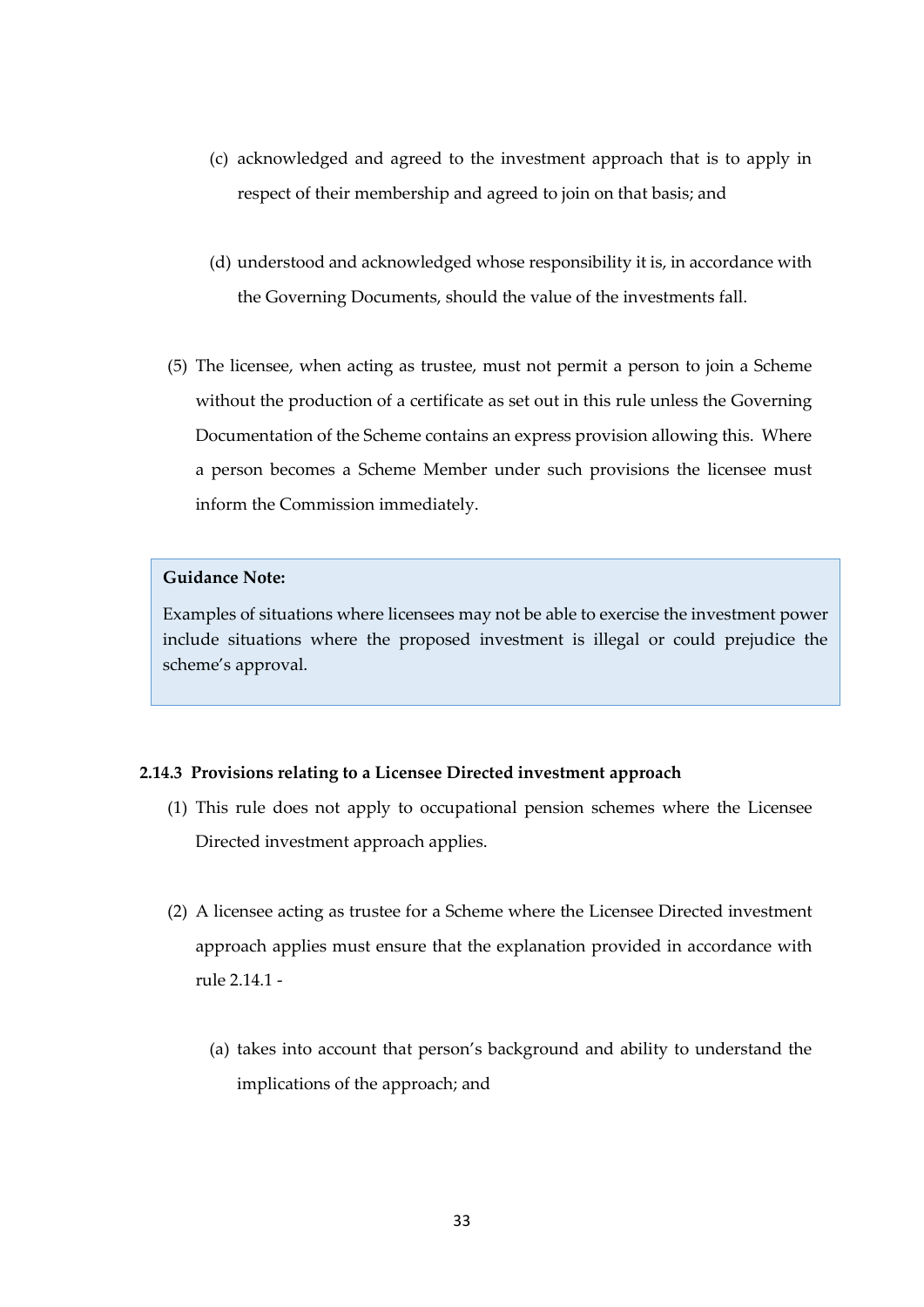(b) the obligations and responsibilities of the licensee and the prospective Scheme Member.

## **2.14.4 Provisions relating to a Third Party Directed investment approach**

- (1) This rule does not apply to occupational pension schemes where the Third Party Directed investment approach applies.
- (2) A licensee acting as trustee for a Scheme where the Third Party Directed investment approach applies must ensure that the explanation provided in accordance with rule 2.14.1 -
	- (a) takes into account that person's background and ability to understand the implications of the approach; and
	- (b) the obligations and responsibilities of the licensee and the prospective Scheme Member.
- (3) The licensee must ensure that the Third Party is an Appropriate Financial Adviser and that the requirements of rule 2.7 are adhered to.

#### **2.14.5 Employer related investments**

- (1) Not more than 5% of an occupational pension scheme's resources shall be invested in employer related investments unless the scheme has segregated sections, in which case, not more than 5% of each segregated section's resources shall be invested in employer related investments.
- (2) In relation to investments held, which were made prior to this rule coming into effect and which breach this rule; or where there is a change in the values of investments held which cause a breach of this rule; the licensee shall take steps to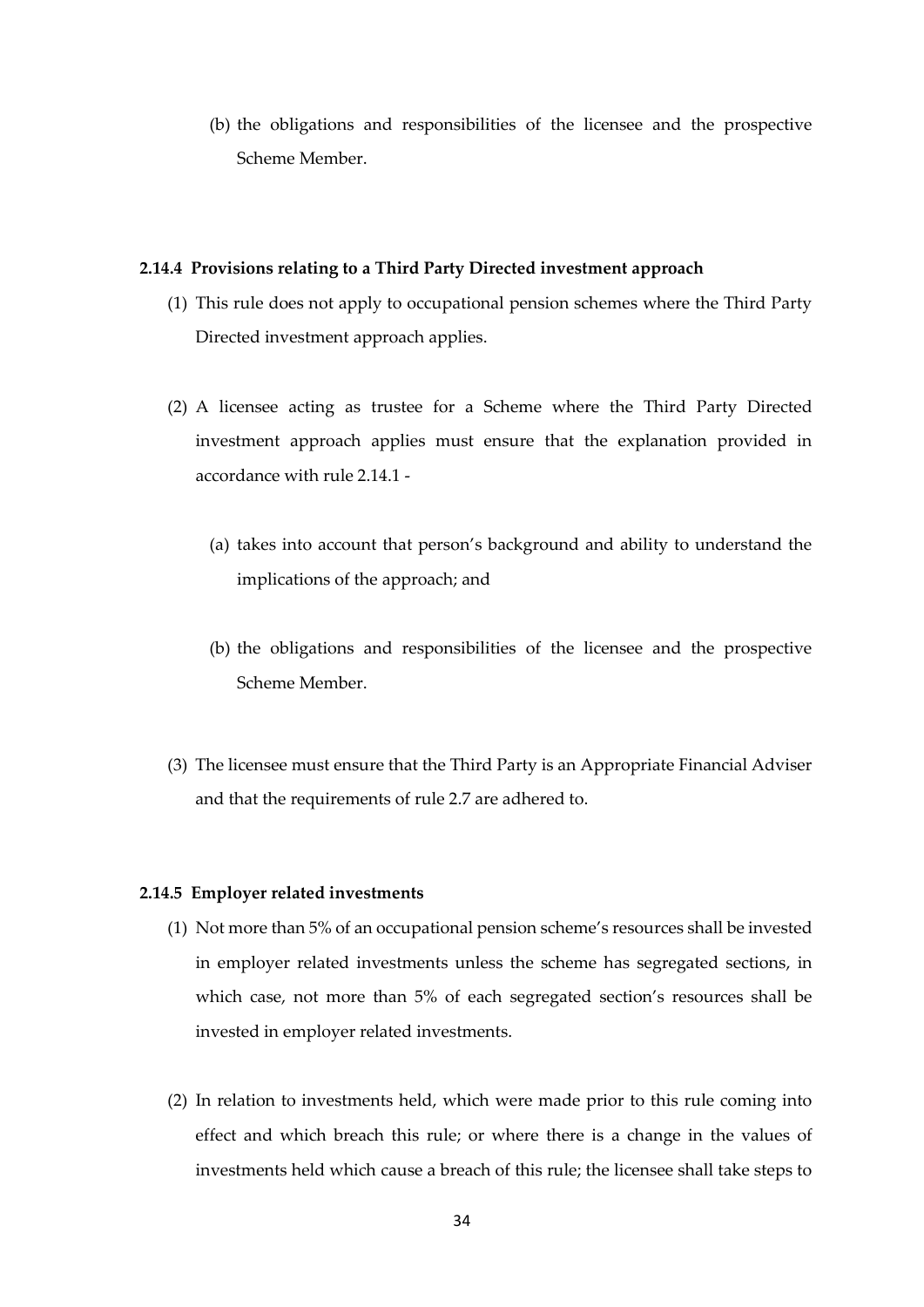change the investments as soon as reasonably practicable in order to remedy the breach unless –

- (a) the licensee is unable to change such investments; or
- (b) any change to the investments might cause material detriment to any Scheme Member or beneficiary of the Scheme or segregated section;

and the licensee should notify the Commission that this is the case.

- (3) This rule does not apply
	- (a) to any employer related investment which is an investment in an account<sup>5</sup> with a deposit-taking institution which is licensed under the Banking Supervision (Bailiwick of Guernsey) Law, 20206;or

<sup>&</sup>lt;sup>5</sup> Including a current, deposit or share account.

<sup>6</sup> Ordres en Conseil No. XX of 2020.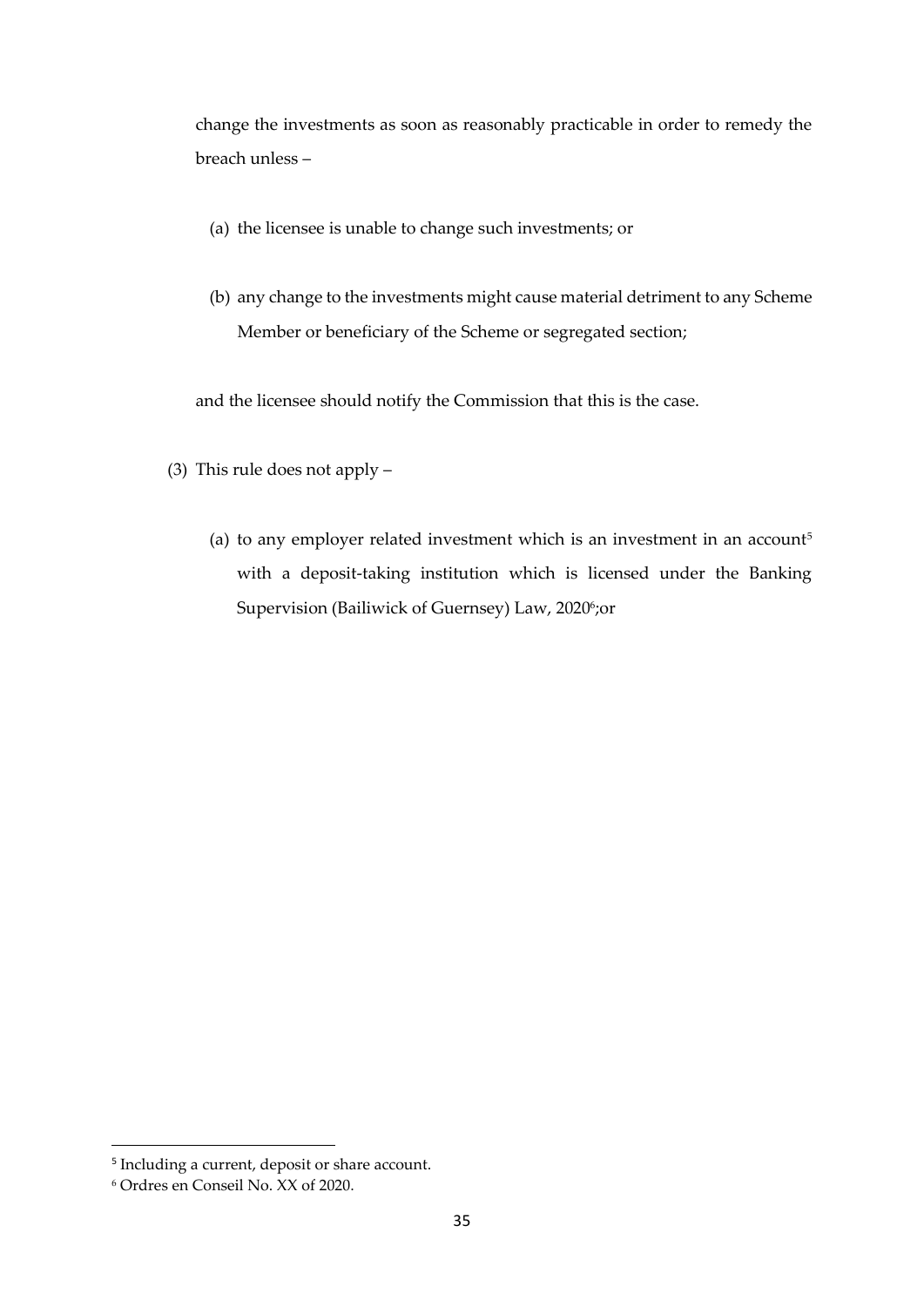(b) to any other type of employer related investment that the Commission may specify.

## **Guidance Note:**

*Examples of the Member Directed Investment approach (the examples provided in this guidance note are not exhaustive)*

## Scenario One – Single Member Scheme

A RATS Scheme with a licensee as a trustee and administrator for a Guernsey resident Scheme Member. The Trust Instrument reserves the investment power to the Scheme Member. The Scheme Member has selected an Investment Manager to provide discretionary portfolio management services; following the direction of the Scheme Member the licensee completes the appointment of the discretionary portfolio manager to the Scheme.

## Scenario Two – Multi-Member Scheme

A multi-member Scheme has been established permitting non-Guernsey resident Scheme Members with a licensee as trustee and administrator. The Trust Instrument reserves the investment power in the Scheme Members. Scheme Members are introduced to the Scheme by a Financial Adviser who also makes recommendations to the Scheme Member regarding suitable investments providers. The Scheme Member chooses to act on these recommendations and instructs the licensee to establish an account with the investment provider. Instructions regarding the investments are sent to the licensee by the Scheme Member for execution.

## Scenario Three – Single Member Scheme

A RATS scheme with a licensee as trustee and administrator for a Guernsey resident Scheme Member. The Trust Instrument reserves the investment power in the Scheme Member. The Scheme Member directs the licensee to establish an execution only account and the Scheme Member is appointed to trade on the account.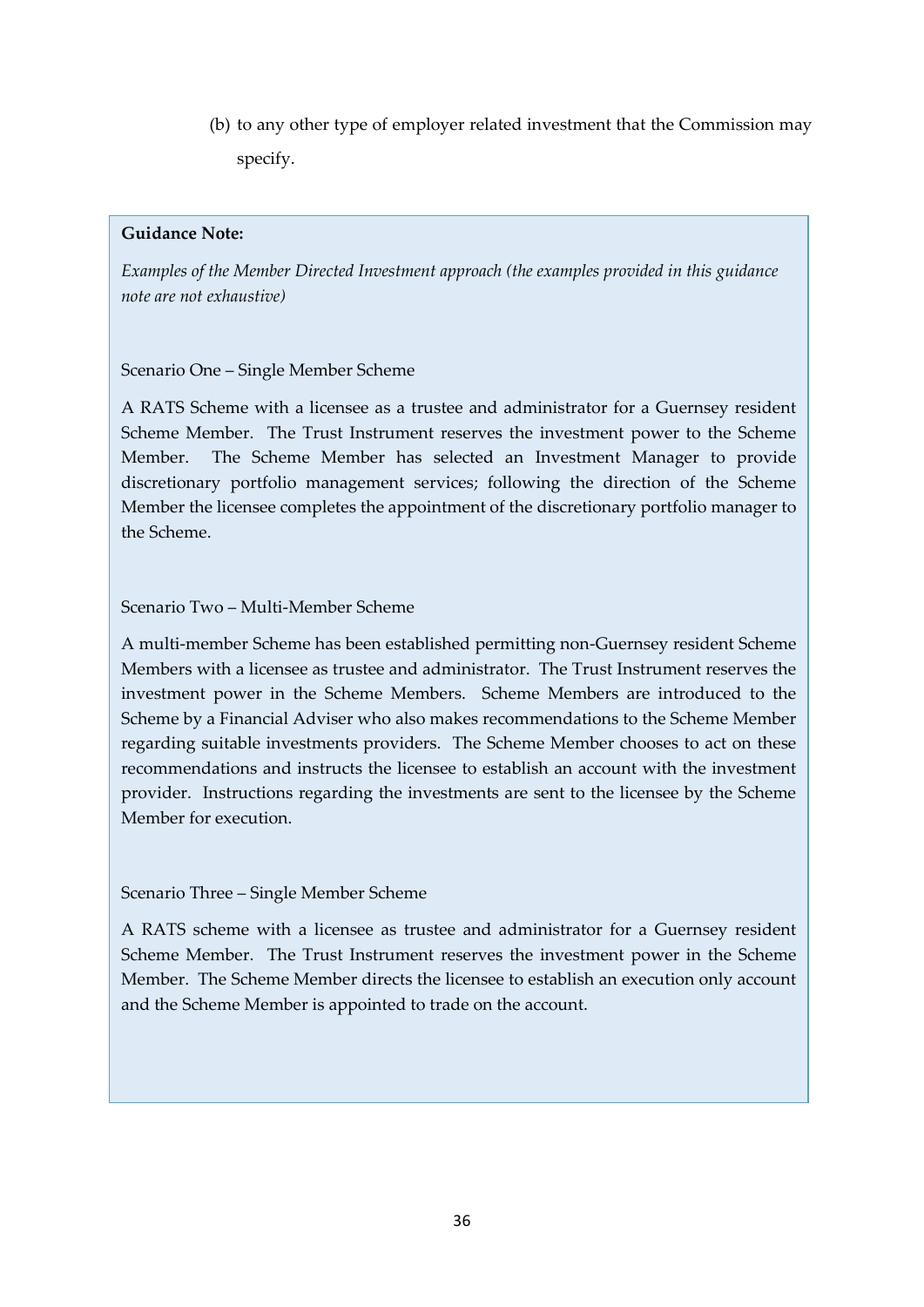*Examples of the Licensee Directed Investment approach (the examples provided in this guidance note are not exhaustive)*

## Scenario One – Single Member Scheme

A RATS Scheme with a licensee as a trustee and administrator for a Guernsey resident Scheme Member. The licensee holds the investment power under the Trust Instrument. The licensee selects an Investment Manager to provide discretionary portfolio management services to the Scheme.

## Scenario Two – Multi-Member Scheme

A multi-member Scheme has been established permitting non-Guernsey resident Scheme Members with a licensee as trustee and administrator. The licensee holds the investment power under the Trust Instrument. The licensee appoints a Financial Adviser to provide advice in relation to investments. The licensee considers, and where appropriate chooses to act on, the investment advice provided by the Financial Adviser.

## Scenario Three – Multi-Member Scheme

A multi-member Scheme has been established for an employer permitting non-Guernsey resident Scheme Members with a licensee acting as trustee and administrator. The licensee holds the investment power under the Trust Instrument. The licensee appoints an Investment Manager to provide services in relation to investments. Scheme Members discuss their financial goal, financial position, risk appetite, knowledge of, and experience with investments with the Investment Manager to identify the appropriate investment strategy. The licensee retains responsibility for monitoring the performance of the Investment Manager.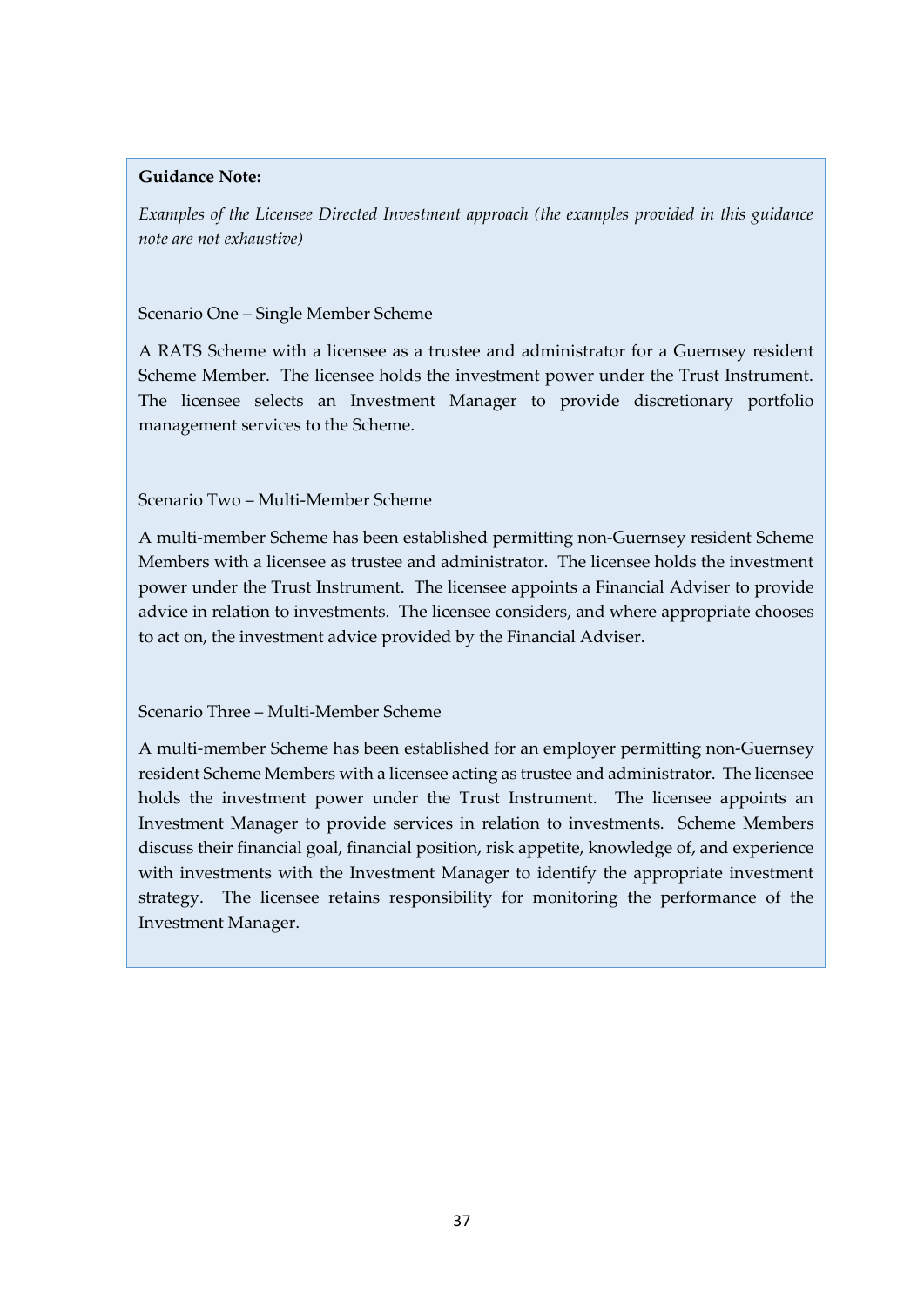*Examples of the Third Party Directed Investment approach (the examples provided in this guidance note are not exhaustive)*

## Scenario One – Single Member Scheme

A RATS Scheme with a licensee as a trustee and administrator for a Guernsey resident Scheme Member. The Trust Instrument reserves the investment power in a Third Party (e.g. an Investment Manager or Financial Adviser). The Third Party selects an investment provider and instructs the licensee to establish an investment account with the investment provider in relation to the Scheme investments.

Scenario Two – Multi-Member Scheme

A multi-member occupational pension scheme with a licensee as trustee and administrator for non-resident Guernsey resident Scheme Members. The Trust Instrument reserves the investment power in the employer. The employer selects an investment provider and instructs the licensee to establish an investment account with the investment provider. Upon joining the Scheme a fact find is conducted to identify which approach is most applicable for the Scheme Member. The employer remains responsible for the ongoing oversight of the investment approach.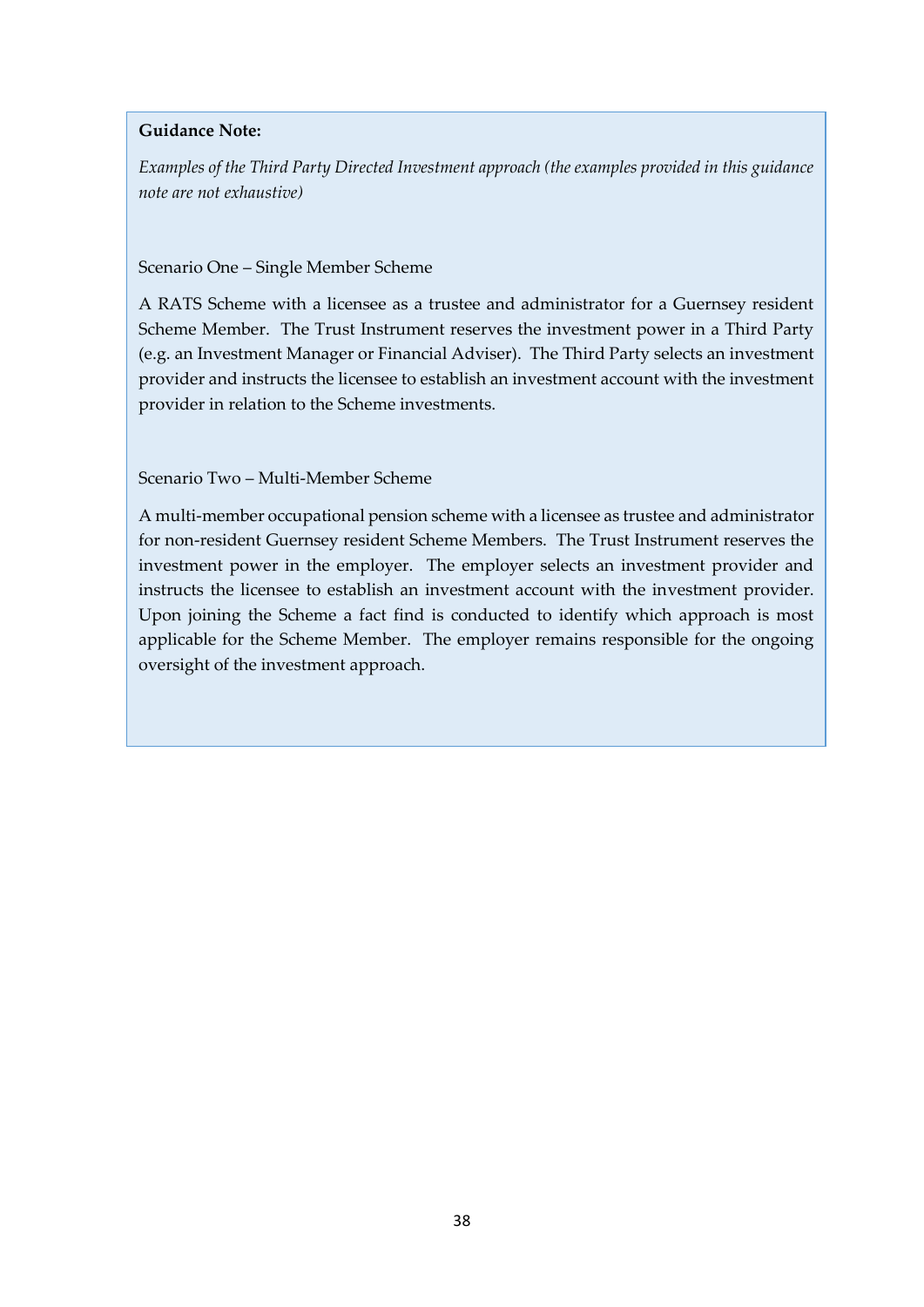## **PART 3 – GENERAL PROVISIONS**

#### <span id="page-38-1"></span><span id="page-38-0"></span>**3.1 Interpretation**

- (1) In these Rules terms have their ordinary meaning unless specifically defined within these Rules or within the Law.
- (2) In these Rules the following definitions should be followed -

## **"Appropriate Financial Adviser"** means –

- (a) a Financial Adviser;
- (b) a financial adviser regulated to provide financial advice on pensions in Jersey, Isle of Man, the United Kingdom, or an EU member state; or
- (c) a financial adviser in another jurisdiction where the licensee has assessed them, both on appointment and through ongoing periodic reviews, as qualified, suitable, and competent in relation to the Scheme. Any assessment should include ascertaining whether the financial adviser is required to be regulated in that jurisdiction;

**"benefits"** includes actual, prospective, and contingent benefits;

**"complaint"** means any oral or written expression of dissatisfaction, whether justified or not, from or on behalf of a person either about the provision of, or failure to provide, a financial service in respect of regulated activities; which alleges that the complainant either has suffered, or may suffer, financial loss, material distress, or material inconvenience;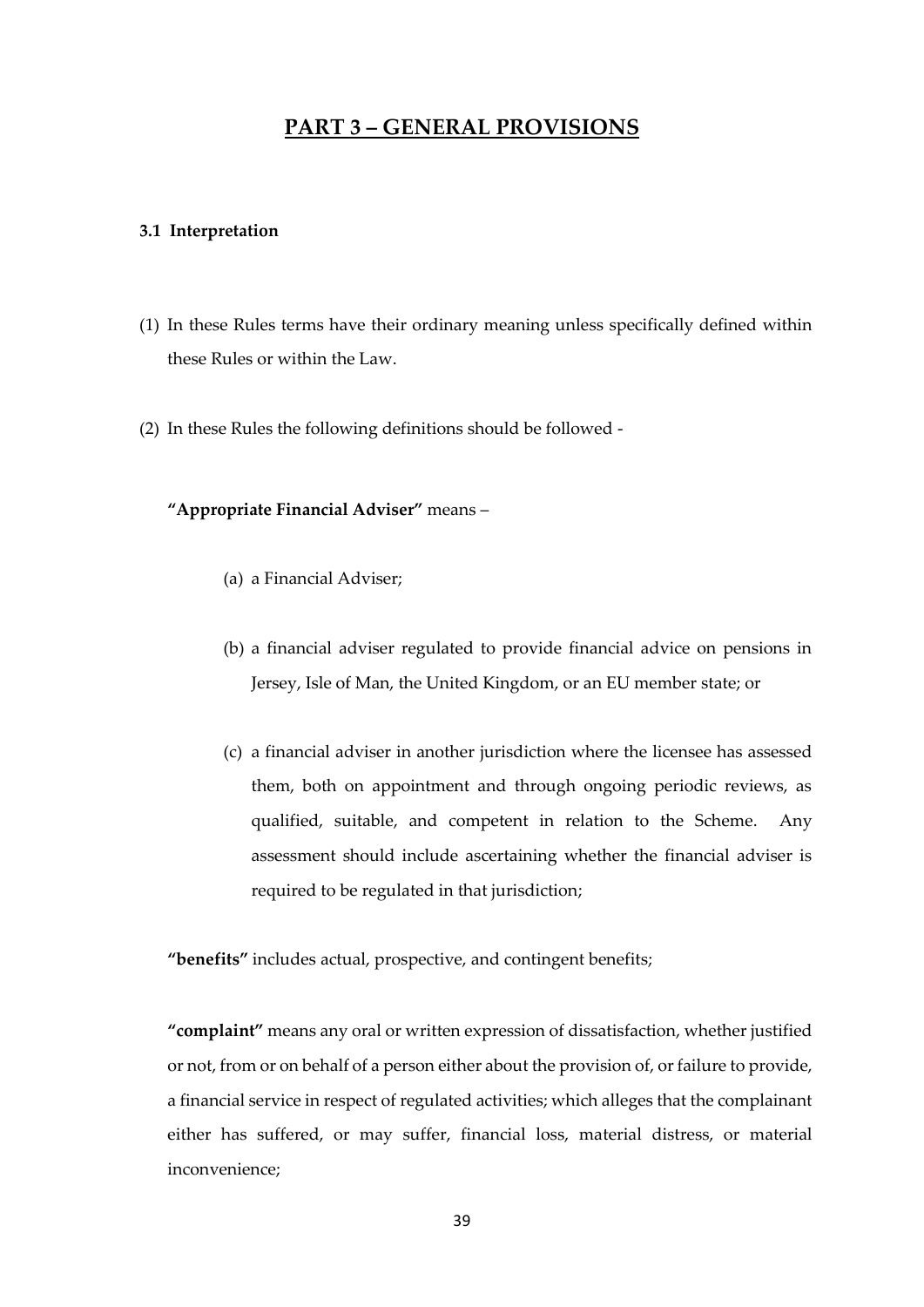**"defined benefit basis"** means the basis on which a Scheme Member's rights to benefits under a Scheme are calculated by reference to one or more of the following –

- (a) the period of qualifying service within the Scheme credited to the Scheme Member;
- (b) the Scheme Member's final pensionable salary, or average salary, or some derivation of one of these;
- (c) the Scheme Member's pensionable salary, or average pensionable salary, or some derivation of this, over a period of time; and
- (d) the accrual rate of the Scheme set out in the Governing Documentation;

**"defined contribution basis"** means the basis on which a Scheme Member's benefits, under a Scheme, are calculated by reference to the value of –

- (a) any contributions paid by, or in respect of, the Scheme Member; whether such contributions are paid by the Scheme Member, employer, or any other person and whether or not they are required to be paid under the Governing Documentation or are paid voluntarily by the Scheme Member, employer, or any other person; and
- (b) any funds transferred in from another pension, retirement benefits, or other arrangement; or any other funds notionally allocated or separately identifiable and referable to the Scheme Member for any other reason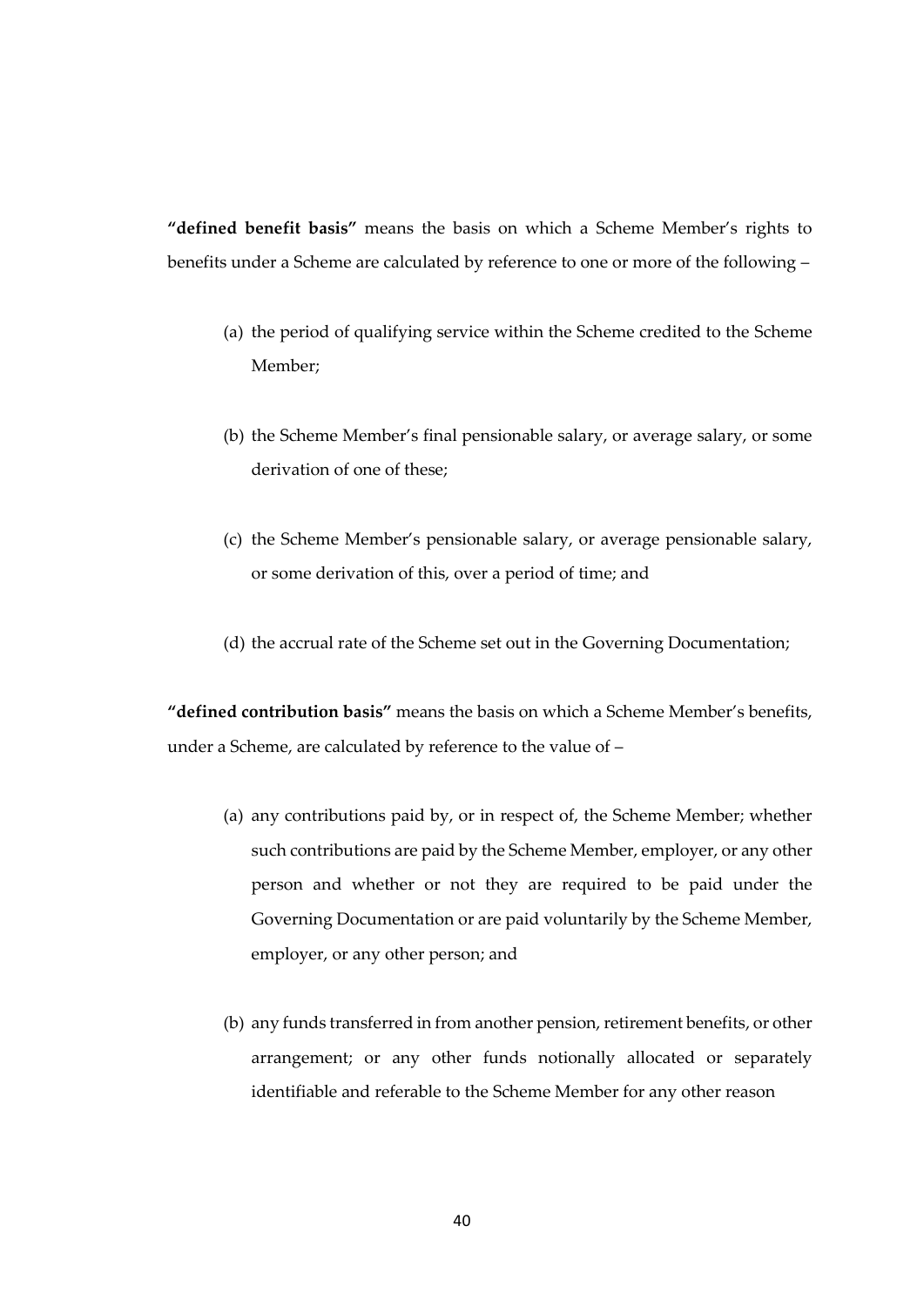and as adjusted, from time to time, by the investment return or loss in relation to the sums referred to at (a) and (b), and less any deductions authorised by the Governing Documentation;

**"defined contribution scheme"** means a Scheme, or part of, which provides benefits on a defined contribution basis;

**"employee"** has the meaning given to it in the Law save where the reference is to an employee of the licensee where it shall extend to mean any self-employed contractor or any other person engaged, by the licensee, to perform or assist with the performance by the licensee of regulated activities in relation to a Scheme;

**"employer"** means all persons, firms, or entities identified as employer for the purpose of subsection 2(1)(e) of the Law, subsection 40(o) or section 150 of the Tax Law;

## **"Employer-Related Investments"** means –

- (a) shares, or other securities, issued by the employer or by any person who is connected with, or an associate of, the employer;
- (b) land which is occupied or used by, or subject to a lease in favour of, the employer or any such person;
- (c) property, other than land, which is used for the purposes of any business carried on by the employer or any such person;
- (d) loans to the employer or any such person; and
- (e) any other investment which the Commission may specify from time to time;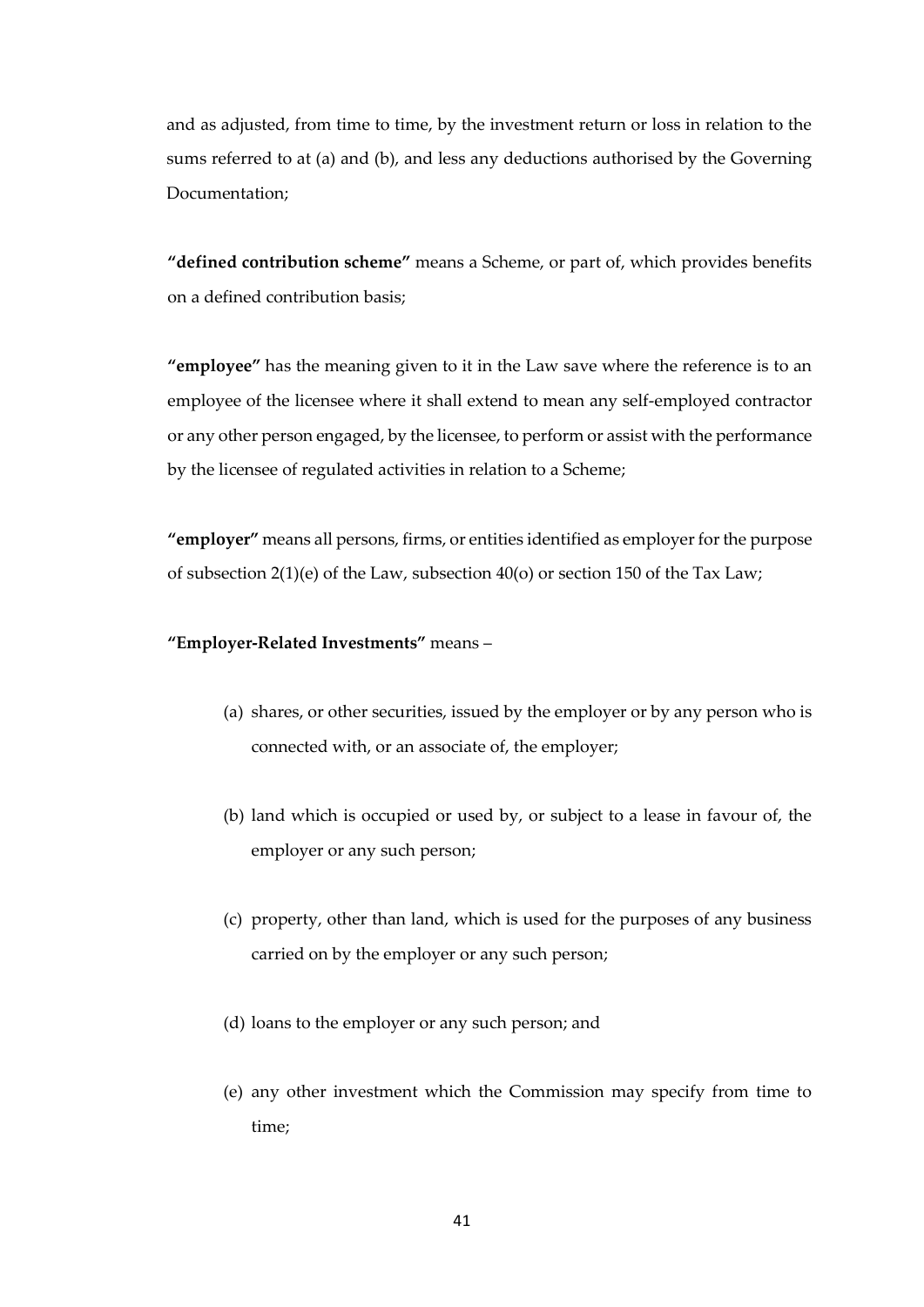**"Financial Adviser"** means a person, or authorised insurance representative, authorised to give advice to retail clients on controlled investment or long term insurance business, from or within the Bailiwick of Guernsey;

**"Governance Committee"** means the persons responsible for overseeing the establishment, governance, and operation of internal controls in relation to a Scheme;

"**internal control",** in relation to a Scheme, means –

- (a) the arrangements and procedures to be followed in the formation, management, or administration of the Scheme; and
- (b) systems and arrangements for monitoring that formation, management, or administration;

"**licensee"** means the holder of a fiduciary license, licensed to carry on the formation, management, or administration of Schemes, and/or the provision of advice in relation to the formation, management, or administration of Schemes under the Law;

**"Licensee Directed"** means the licensee has the power to make, select, and direct investment decisions;

**"Member's Account"** means the part of the assets held within a Scheme which, under the Governing Documentation, is available to provide benefits for the relevant Scheme Member;

**"Member Borne Charge"** means any charge, or anticipated charge, which is or may be deducted from a Member's Account;

**"Member Directed"** means the Scheme Member has the power to make, select, and direct investment decisions in relation to the Member's Account;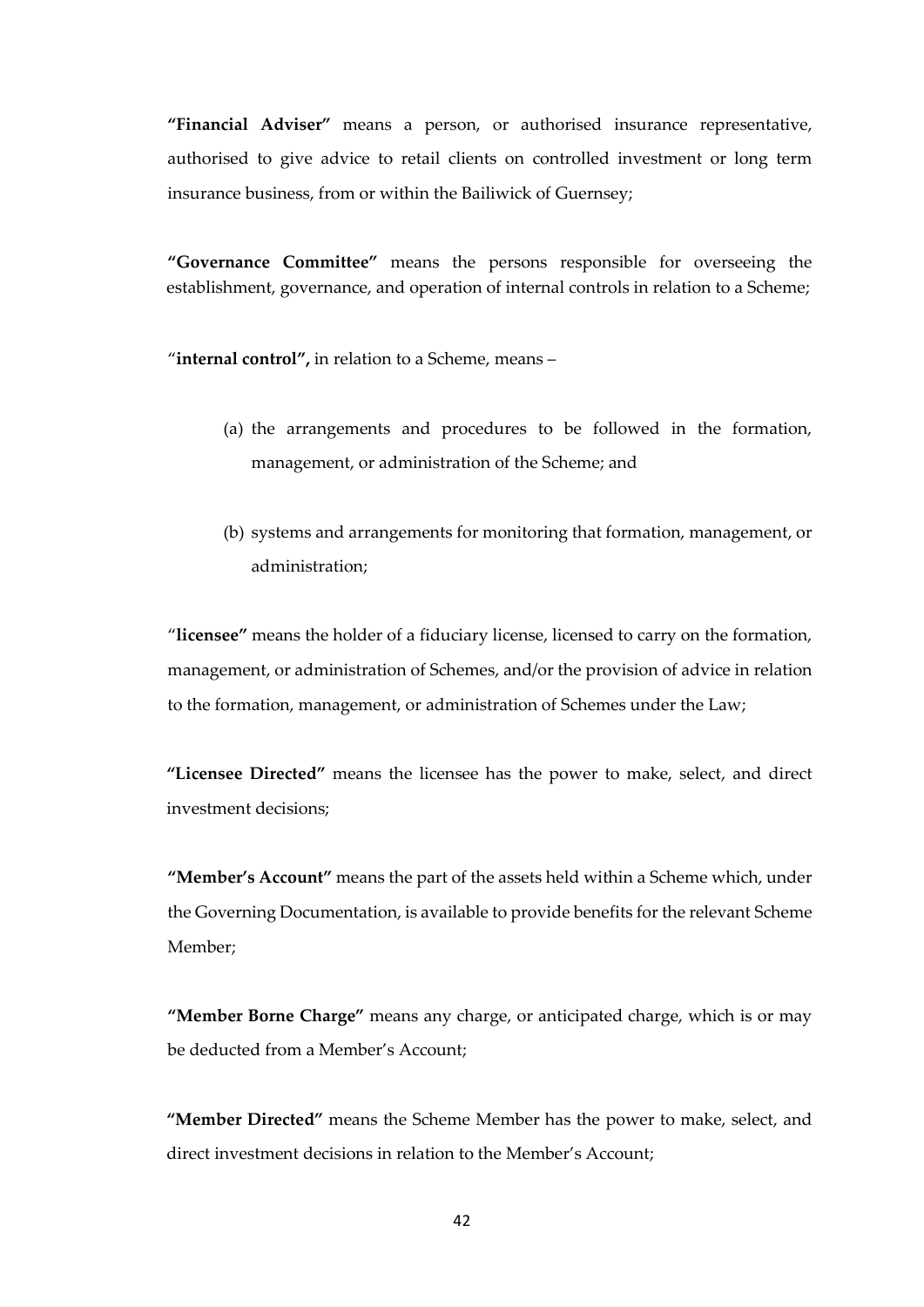**"occupational pension scheme"** means a scheme established under irrevocable trust, or under contract, and sponsored by one or more participating employers who contribute to it, which has, or is capable of having, effect so as to provide relevant benefits to, or in respect of, employees or former employees of the participating employers or previously participating employers;

**"principal employer"** means the employer which, under the Governing Documentation, is referred to as the principal employer or identified by reference to some other similar designation;

**"Scheme Member"** means the person who contributes, or for whom contributions are paid to the Scheme, either directly or indirectly, and is entitled to benefits under the Scheme;

**"Scheme Year"** means the period over which the annual accounts, pertaining to the Scheme, are drawn up;

**"Scheme Year End"** means the last day of a Scheme Year or the agreed reporting date in the case of a Scheme with no defined scheme year end;

**"segregated section"** refers to a portion of a Scheme, where the Scheme has been split into distinct portions with one or more participating employers and –

- (a) any contributions payable to the Scheme by an employer, or by a Scheme Member, are allocated to that employer's allocated portion and, if more than one portion applies to the employer, to the section to which the employment relates; and
- (b) specified assets of the Scheme are attributable to each portion and cannot be used for any other portion;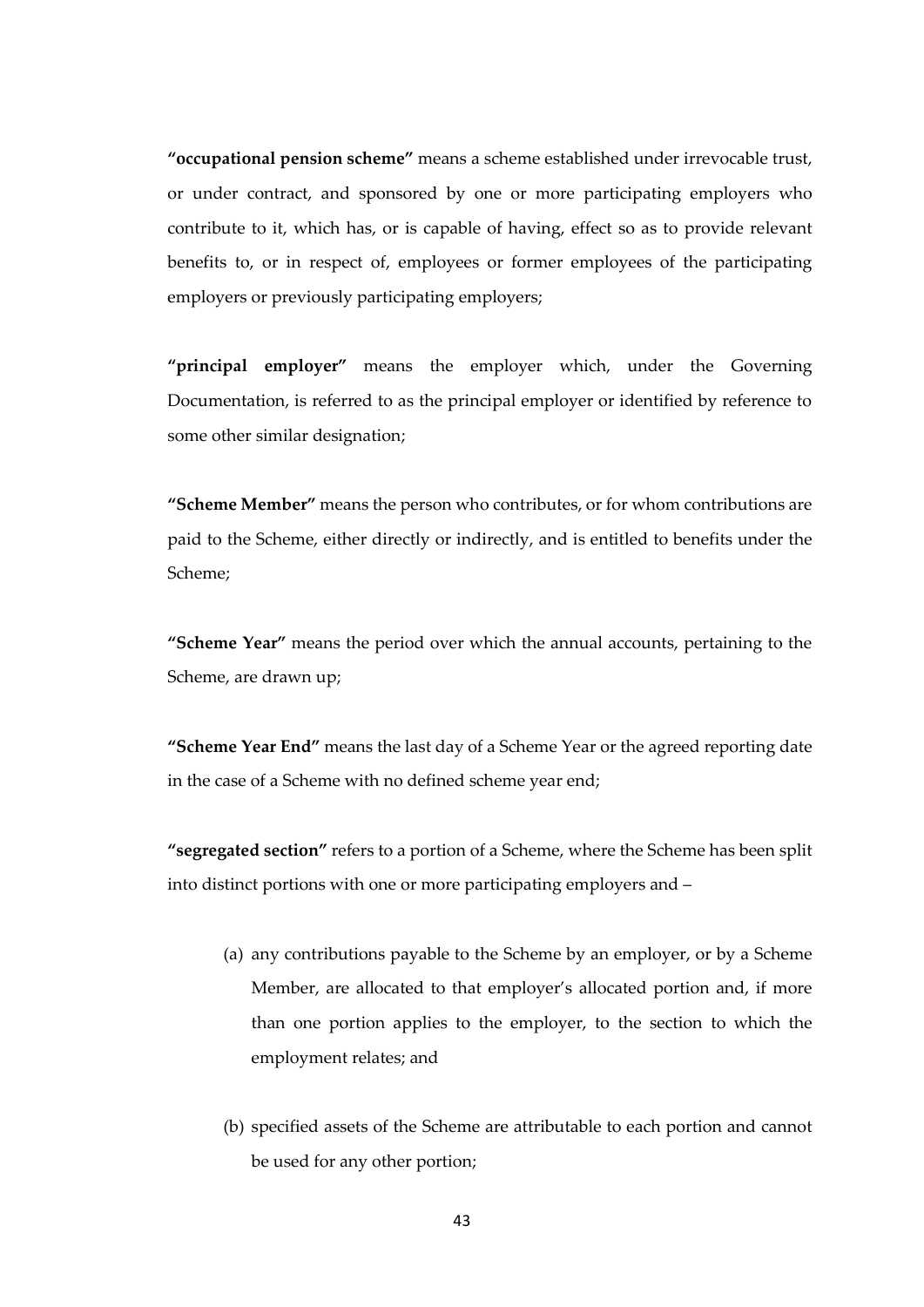"**Third Party**" means a person other than the licensee or Scheme Member who holds the power to make, select, and direct investments under the Governing Documentation. It does not include a person to whom these powers have been delegated by the licensee or Scheme Member;

**"Third Party Directed"** means a Third Party has the power to make, select, and direct investment decisions;

"**transfer value**" means the amount, calculated by reference to recognised actuarial practice, which is available to be transferred from another arrangement whether or not that other arrangement is also a defined-benefit basis Scheme.